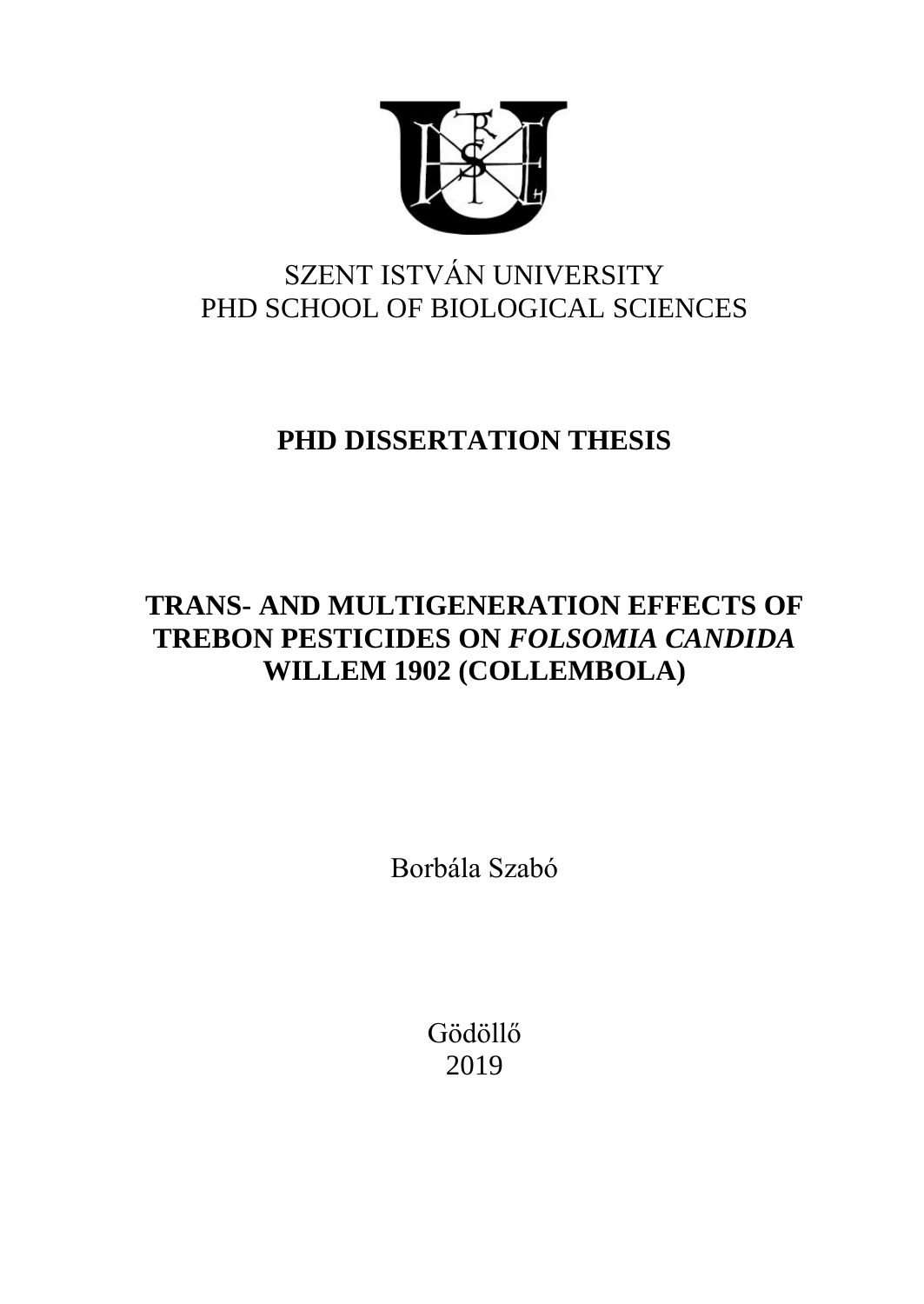## **The doctoral school's**

**Name:** SZIE PhD School of Biological Sciences

**Discipline**: Biological Sciences

**Leader:** Dr. Zoltán Nagy professor, DSc Institute of Botany and Ecophysiology

**Supervisor:** Dr. Péter István Nagy associate professor, PhD Institute of Zoological Sciences Department of Zoology and Animal Ecology

**Supervisors:** Dr. Anikó Seres assistant professor, PhD Institute of Zoological Sciences Department of Zoology and Animal Ecology

Approval of Dr. Zoltán Nagy Approval of Dr. Péter István Nagy Approval of Dr. Anikó Seres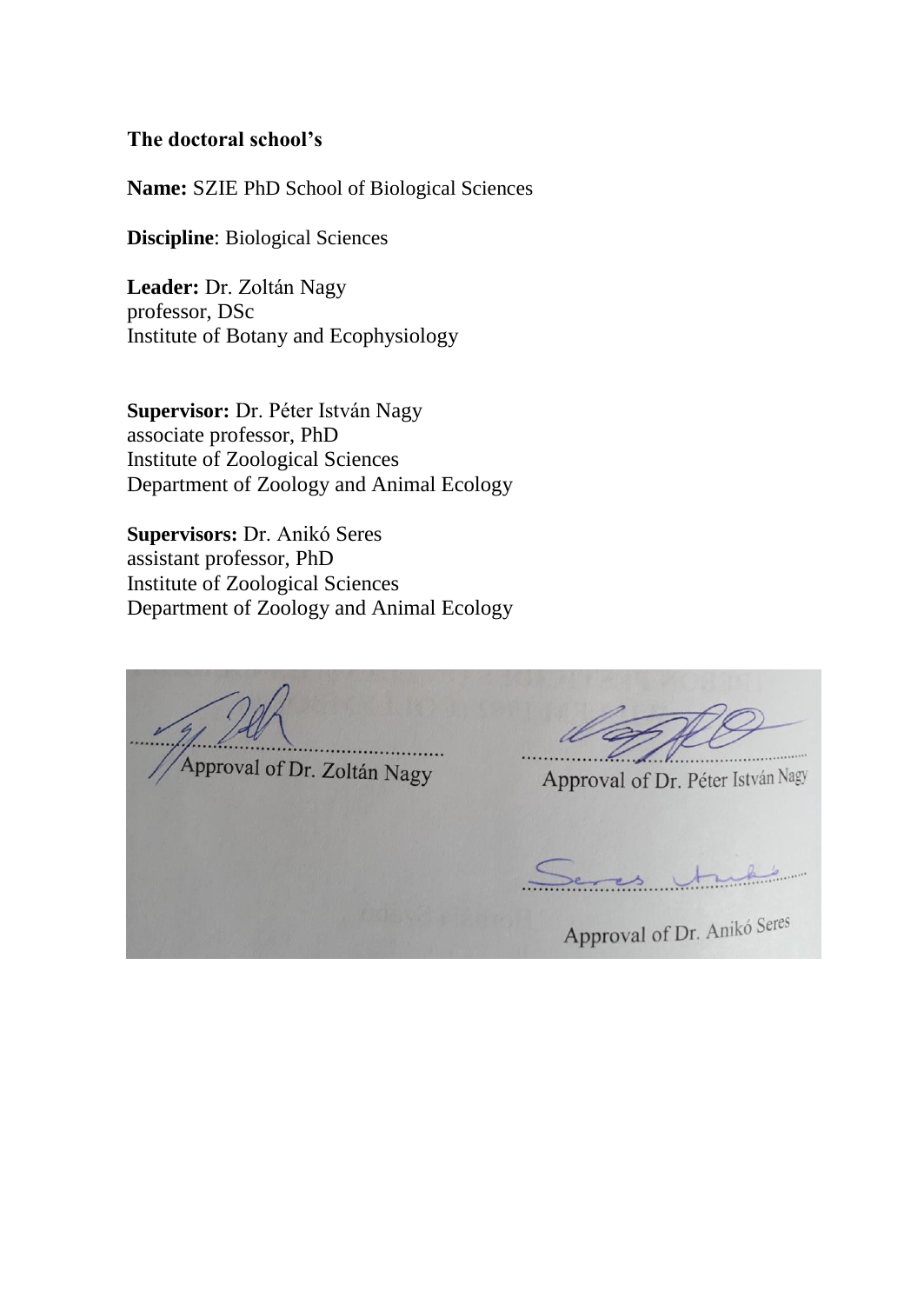# **1. Introduction**

The intensive use of pesticides caused unwanted side effects that could have not been revealed with the old supervising technics. That is why the study of pesticide effects on non-target species become necessary. Contemporary, it is an obligatory element of the authorization process in Europe. Every pesticide has to go through earthworm, water flea, fish, bird, and rat tests. These experiments are acute test most of the time while the chronic tests are only obligatory for vertebrates. Thus, standard acute tests are not suitable to reveal the long-term effects of any pesticide. The sublethal tests measure reproduction parameters and life-strategy parameters beside mortality that are better extrapolated to long-term. These parameteres could be e.g. time of maturity, heart rate, growth, egg size. The multigeneration, and transcriptomic tests are more and more widespread in the research process. The use of these tests reveals the effects appearing generations later, such as resistance, extinction, etc. There is a need for multigeneration tests in the environmental risk assessment.

Pyrethroids were extracted first from the Chrysanthemum plant pollen and were used as insecticides. The mode of action is the blockage first of all of the sodium, potassium, calcium and chlor ion-channels, causing strong hyperactivity. The continuous fireing of the neurons cause convulsions that usually causes the death of the animal, but recovery also occur. Trebon pesticides, as Trebon 10 F and Trebon 30 EC contains the active substance etofenprox, which is a pyrethroid-type insecticide. Trebon formulations are used widely, and could be used in different crops against several kinds of arthropods. The effects of etofenprox on non-target species, such as springtails, are not well known

Springtails are cosmopolitan animals, could be found anywhere at the Earth except the open-water of seas and oceans. Springtails are important in the decomposition process, significant preys of the soil predators; they spread and regulate the mycorrhiza. Springtails fill a key role in the soil foodwebs. That is why agricultural treatments, such as pesticide application could have serious consequences to the agroecosystem functioning if springtail populations are influenced.

Springtails are frequently used model animals in ecotoxicological studies. Mortality, reproduction parameters (egg size, egg number, egg shape, etc.), maturity, clutches, and behaviour are measured to reveal the effects of xenobiotics. These tests use the dose-dependency curve (EC10, EC50, LOEC, NOEC) to specify toxicity. In the sublethal tests, growth and reproductive success are usually used in the case of the springtails. The carryover effect over generations is a significant factor because if more generations' fitness is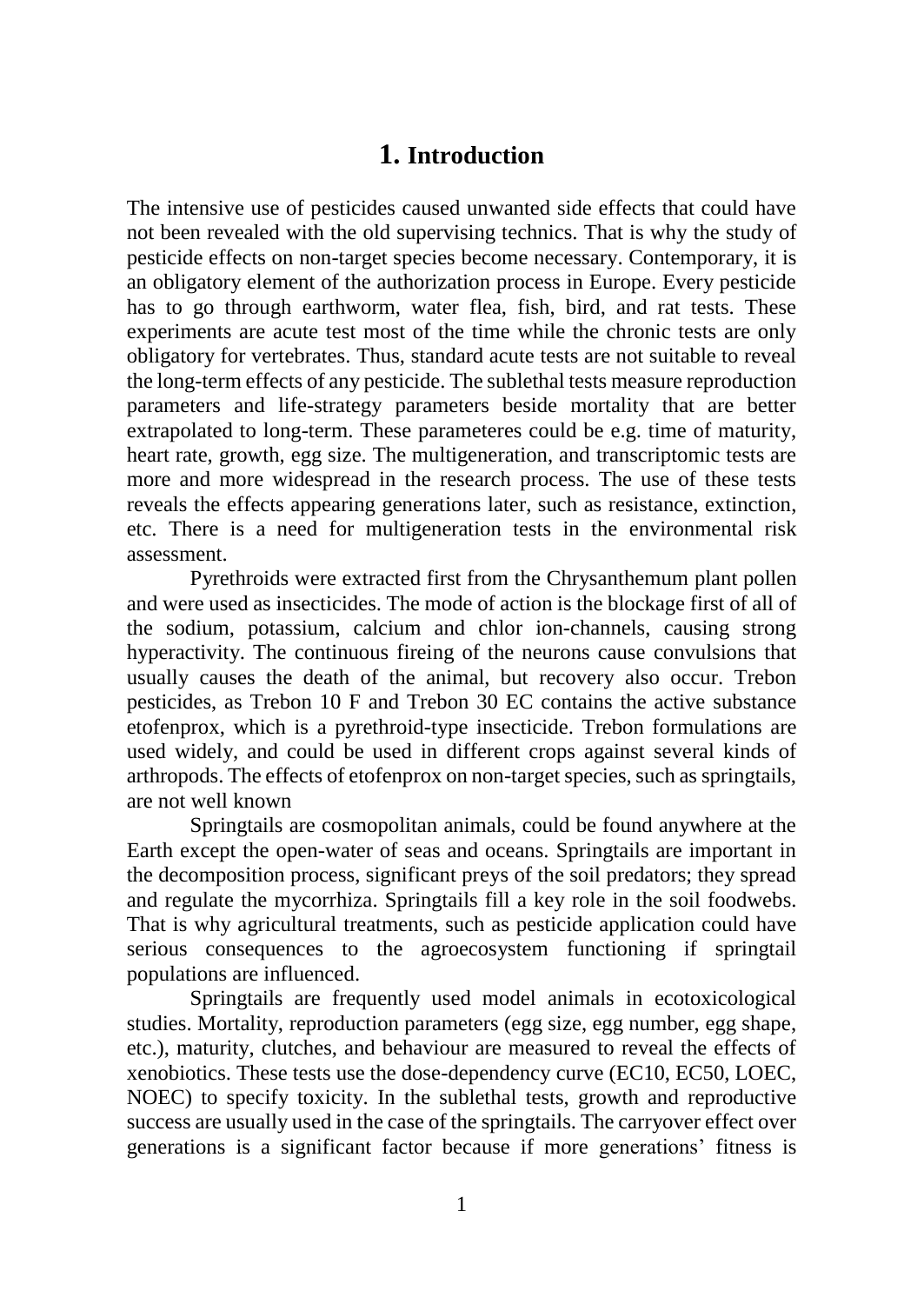decreased due to the sublethal effects on the parents, then the damage of the population is more severe than a one-time acute pollution.

The most popular ecotoxicology model species among springtails is *Folsomia candida* because in contrast with the other model springtails, such as *Folsomia fimetaria* or *Orchesella cincta,* it reproduces asexually and easy to rear in the laboratory. That is the reason why it is very suitable for multigeneration experiments.

Epigenetical variance is especially important for asexual and low mobility species while the natural variance generating process cannot work because of the parthenogenesis or the high inbreeding. However, the epigenetic mechanisms could partially take over the genetic variance generating function. *F. candida* is a parthenogenetic and low mobility species, that is why it could be important subject if epigenetic patterns should be taken into account in ecotoxicological studies.

## **1.1 Aims of the dissertation are:**

- to quantify the effects of Trebon 10 F, and Trebon 30 EC on the mortality, and juvenile number of the *F. candida*
- to test the effect of Trebon 30 EC insecticide on the egg number, and egg size of the *F. candida* with the stress and reproductive gene expression through three generations.
- to test the effect of Trebon 30 EC on the behaviour of *F. candida* in an acute test.
- to test the trans- and multigeneration effects of Trebon 10 F, and Trebon 30 EC on the life-history parameters and behaviour of *F. candida.*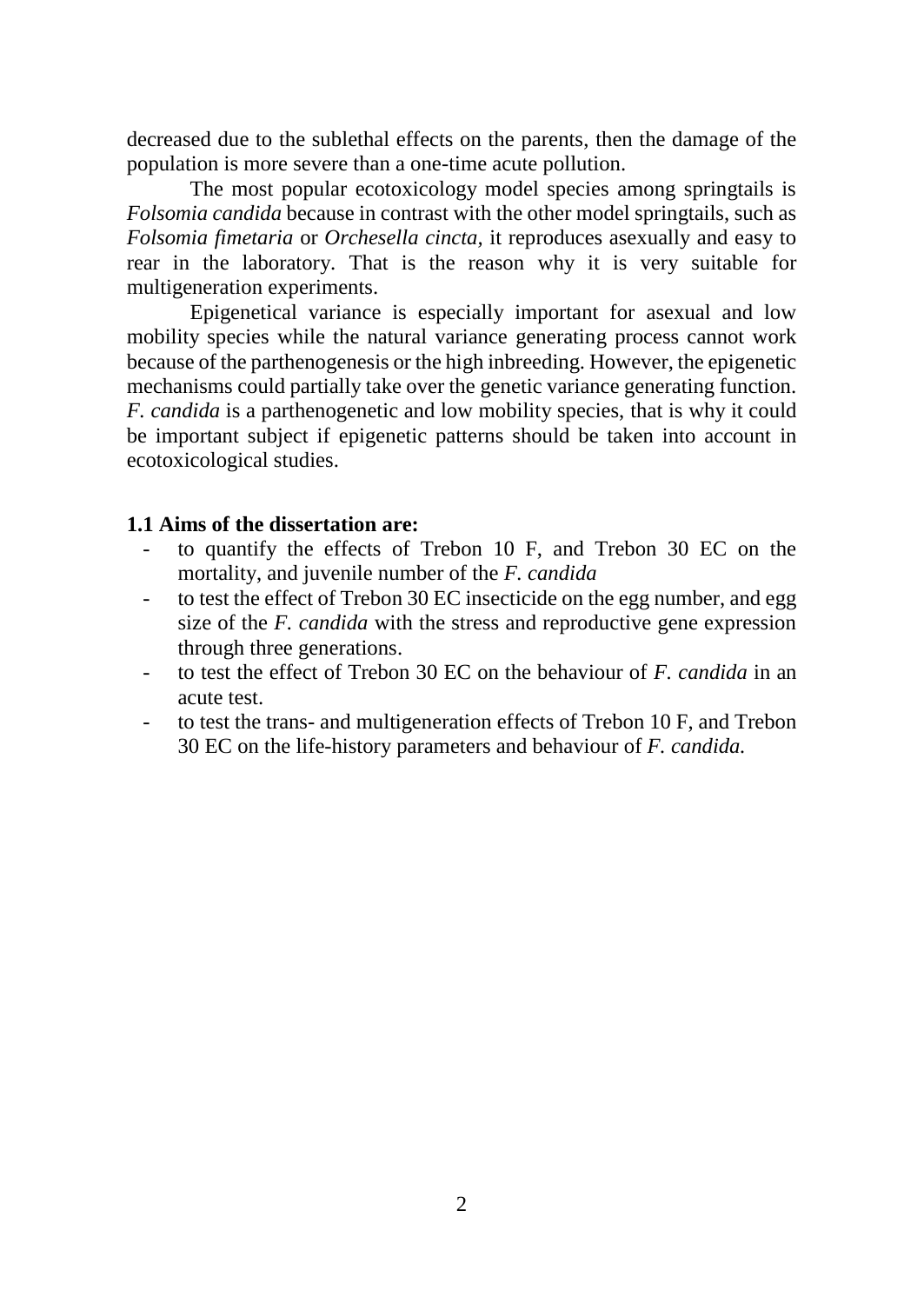# **2. Material and methods**

#### **2.1 Measurement of egg parameters**

The egg volume and shape were measured and calculated in the same way in every experiment. The clutches on the plaster of Paris were spread with a fine brush then digital photos were made under a stereomicroscope. The shortest and longest diameter relative at a 90° angle to each other were measured with the aid of the ImageJ software.

The volume of each egg was calculated according to the prolate spheroid's volume formula  $V = 4/3 \pi \times a \times b^2$ , where "a" is the longer and "b" is the shorter diameter. The cube root of the volume was used in statistical models to reach normal distribution. The longer diameter divided with the shorter diameter was used as the ratio of egg diameters, so the ratio was always a number between 0 and 1.

#### **2.2 Trebon 10 F insecticide reproduction and food-choice experiment**

Based on the results of the dose-dependency experiment and the concentration used at orchards and forests, 0.882 ml Trebon 10 F/L water concentration was chosen for further work. The latter mean concentration, the tenth thinner and tenth concentrated solutions were used in a parent-offspring reproduction and food-choice test. There was a control group kept on Petri dishes, and another in OECD soil.

Factorial experiment design was used. In every treatment group, three parameter were measured: food-choice, egg counting, egg volume. A foodchoice test, counting of the eggs and measure of egg parameters were also performed.

Synchronized,  $10-12$  days old individuals ( $n = 90$  per treatment) were placed in plastic boxes. The boxes were filled with 24.5 g of dry OECD soil and mixed with 5.5 ml of pesticide solution or tap water. Altogether, four boxes were used, three for the treatments plus one for the control. After 20 days, all of the 90 individuals were carefully separated from the soil, and 30 animals were chosen randomly from each treatment. These 30 collembolans were placed individually in Petri dishes with plaster of Paris. This transport induced egg laying in most cases. The boxes were opened for aeration, feeding (ad libitum), and cleaning the mould if needed once each week. Each animal was kept alone during the measurements and was assigned an identification number. On the ninth day after transporting, the clutches were spread carefully with a wet brush and a digital photo was taken of each (Olympus C7070 Wide Zoom camera with Olympus C5060 ADL optic). The eggs were numbered on the photo. Thereafter, ten eggs were chosen randomly from each clutch for measurement.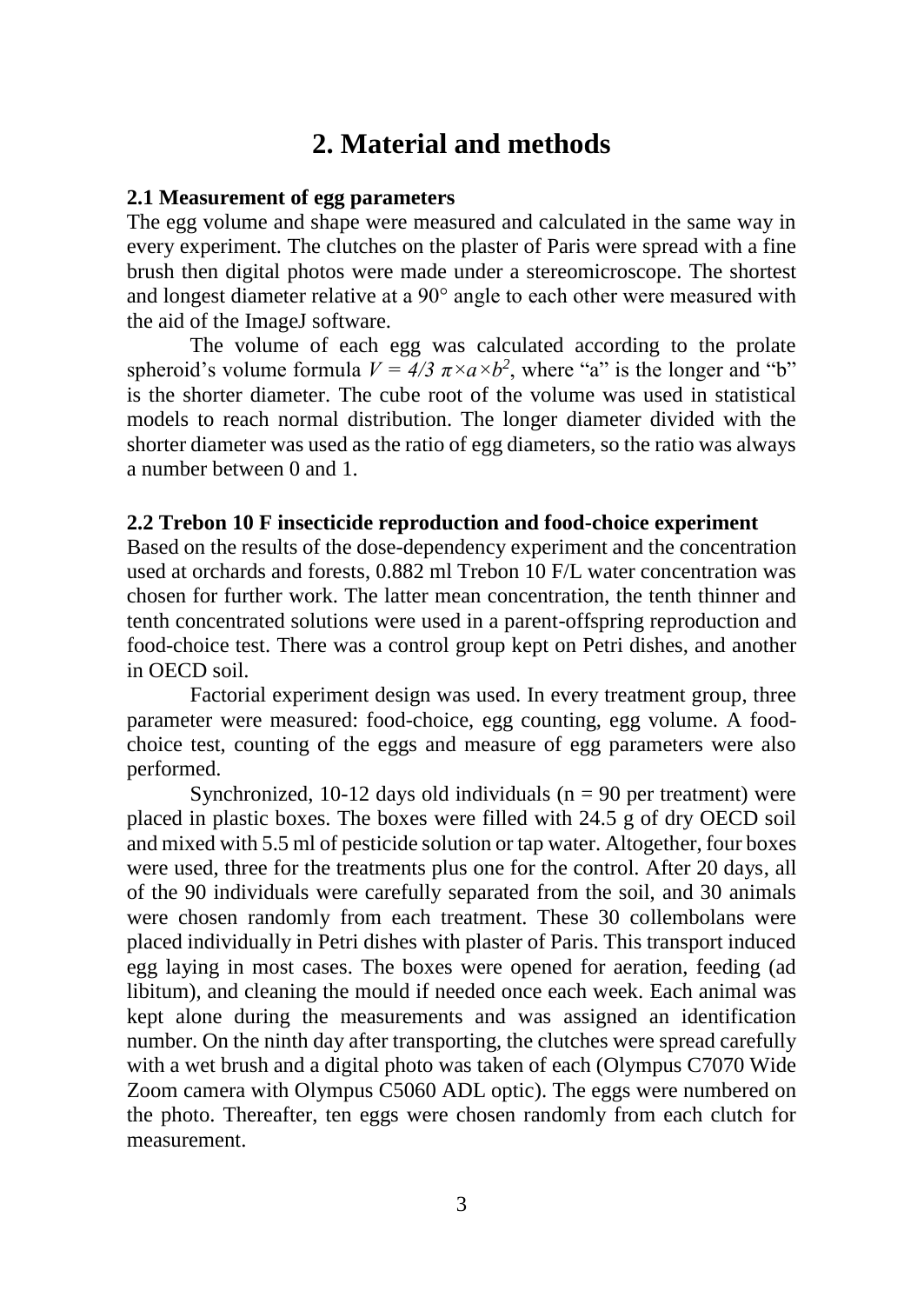From the adult parents, 25 were chosen to the food-choice test from every treatment group. The food-choice test was performed in mini Petridishes with 4 cm diameter and 1 cm height. One layer wet filter paper was laid to keep up humidity, and one more paper to show the places of the food and feaces counting. Grinded maize leaf (Zamora) and baker's yeast (standard food) were offered as food. Both food types were put on the target marks of the filter paper at the start of the experiment, and the animal was placed in the middle of the Petri-dish to have equal chance to get to each food type. In one Petri-dish, one animal was left for a week, then feaces in the target marks were counted.

For the reproduction experiment, the hatched offspring of the individually kept parents in all 30 Petri dishes were separated into two equal groups. The first group was handled the same way as the parents. This treatment was regarded as the multigenerational effect of the insecticide (M0,1, M1; M10). The second group of collembolans was exposed to no further insecticide treatments. This treatment was regarded as the transgenerational effect (T0,1, T1, T10; only the parental effects manifest). Collembolans were left for 20 days in the Petri dishes without repeated insecticide treatment. Thereafter, thirty offspring were placed individually in new Petri dishes then the eggs were measured as described above. Also, 25 five adults were chosen from every treatment group for the food-choice test.

# **2.3 Trebon 30 EC insecticide trans- and multigeneration transcription experiment**

Based on the results of the dose-dependency test's EC50 value, the following concentrations were chosen: 107, 179, 299 and 500 mg active substance /kg dry LUFA soil and a control receiving demineralized water. The lowest concentration used in this experiment is near to the manufacturer's suggestions for apple, pear, and quince orchards. The soil was spiked half a day before use. Thirty-gram moist soil was placed in each jar, with ten replicates in the control and five for each test concentration.

The OECD 232 *Folsomia candida* reproduction test was used as the basic design for the ecotoxicological part of the experiment. Every generation was handled with identical manner. The animals were 10-12 days old at the start of every generation. The juveniles produced by the P generation were harvested using a sieve after flooding the test jars to make all animals floating. In the second generation  $(F1)$ , a control  $(C)$ , a transgenerational  $(TF1)$  and a multigenerational (MF1) treatment were set-up. The multigenerational group of Collembola was transferred into treated soil, while the transgenerational group was transferred into clean soil. The animals from treatments were randomly assigned to the transgenerational and multigenerational test jars, while control animals were transferred to jars with control soil. Juveniles from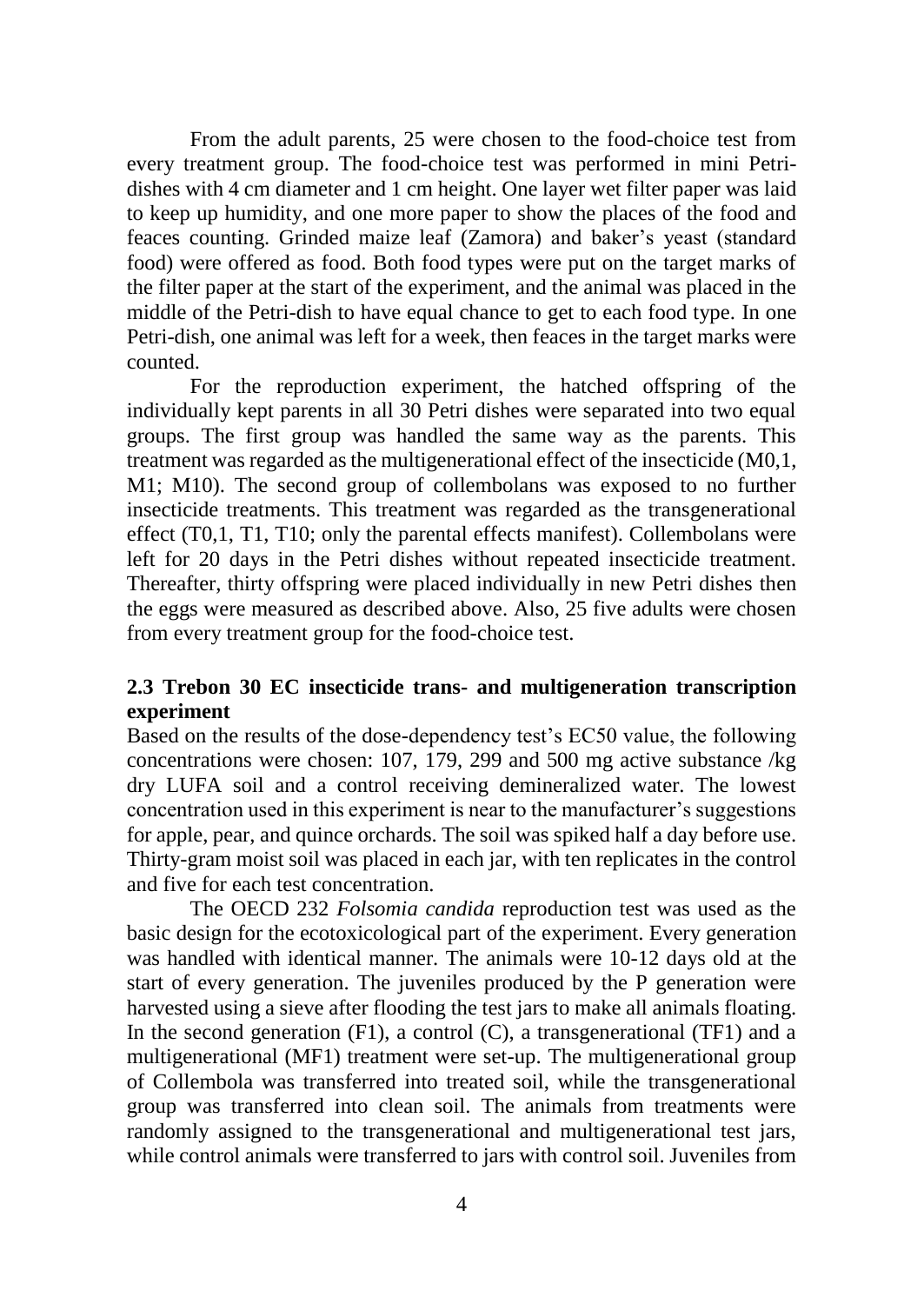the F1 control group were transferred to clean soil to form the control group of the third generation (F2). The transgenerational group was taken from F1 transgenerational juveniles of the given concentration (TF2). Moreover, the F1 multigenerational group was divided into two more groups; a multigenerational group in treated-soil (MF2) and a multi-transgenerational group (MTF2) in non-treated, clean soil.

In the ecotoxicology part of the experiment, the P-generation was exposed for 28 days in the soil, then the adults and juveniles were counted. Five adults were put on plaster in a plastic box for five days to lay eggs. After removal of the adults, digital photos were taken from the spread eggs. The egg number was counted, and the egg size measured. For the F1 and F2 populations, the exposure period in LUFA soil was extended to 35 days to get enough 10-12 day old animals. In the ecotoxicology part of the study, the F1 and F2 treatment group were assessed in the same way as described above (adult and juvenile counting, adult egg laying and egg parameter measurement).

In the gene expression part of the experiment, the P-generation animals were obtained from the same synchronized population as in the ecotoxicology part, with the exception that the animals were 22 days old. The animals were exposed to etofenprox for two days in LUFA 2.2 soil, spiked with the same concentrations as described above. Each jar contained 30 g moist soil, using 50 animals to determine gene expression. Fifty animals were snap frozen in liquid nitrogen and stored until usage at -80 °C. In the F1 generation, the juveniles were obtained from the P generation jars at the end of the 28 days ecotoxicology test. Juveniles of the F1 generation were incubated in clean soil for 13 days to reach proper size and age for determining gene expression responses. Then they were exposed for two days to the same concentration (multi- and transgenerational) as the ecotoxicology groups, using fifty animals per jar. In the F2 generation, juveniles were obtained from F1 generation jars after 35 days of the ecotoxicology test and exposed following the same procedure as the F1 generation juveniles (trans-, multi-, and multitransgenerational treatment). After two days of exposure, animals of both the F1 and F2 generations were snap frozen, then stored at -80°C.

Total RNA was extracted from about 50 snap frozen collembolans per biological replicate. The SV Total RNA Isolation System (Promega Corporation, Madison, WI, USA) was used for RNA extraction according to the manual, except that the DNase incubation mix was applied for 30 minutes for more optimal DNA degradation. RNA concentration was measured on a NanoDrop ND-1000 spectrophotometer (Wilmington, DE, USA) and stored at -80°C. Gene expression was analysed by quantitative real-time PCR (qPCR) using the following qPCR assays. Two house-keeping genes were used as reference-genes: tyrosine 3-monooxygenase and succinate dehydrogenase.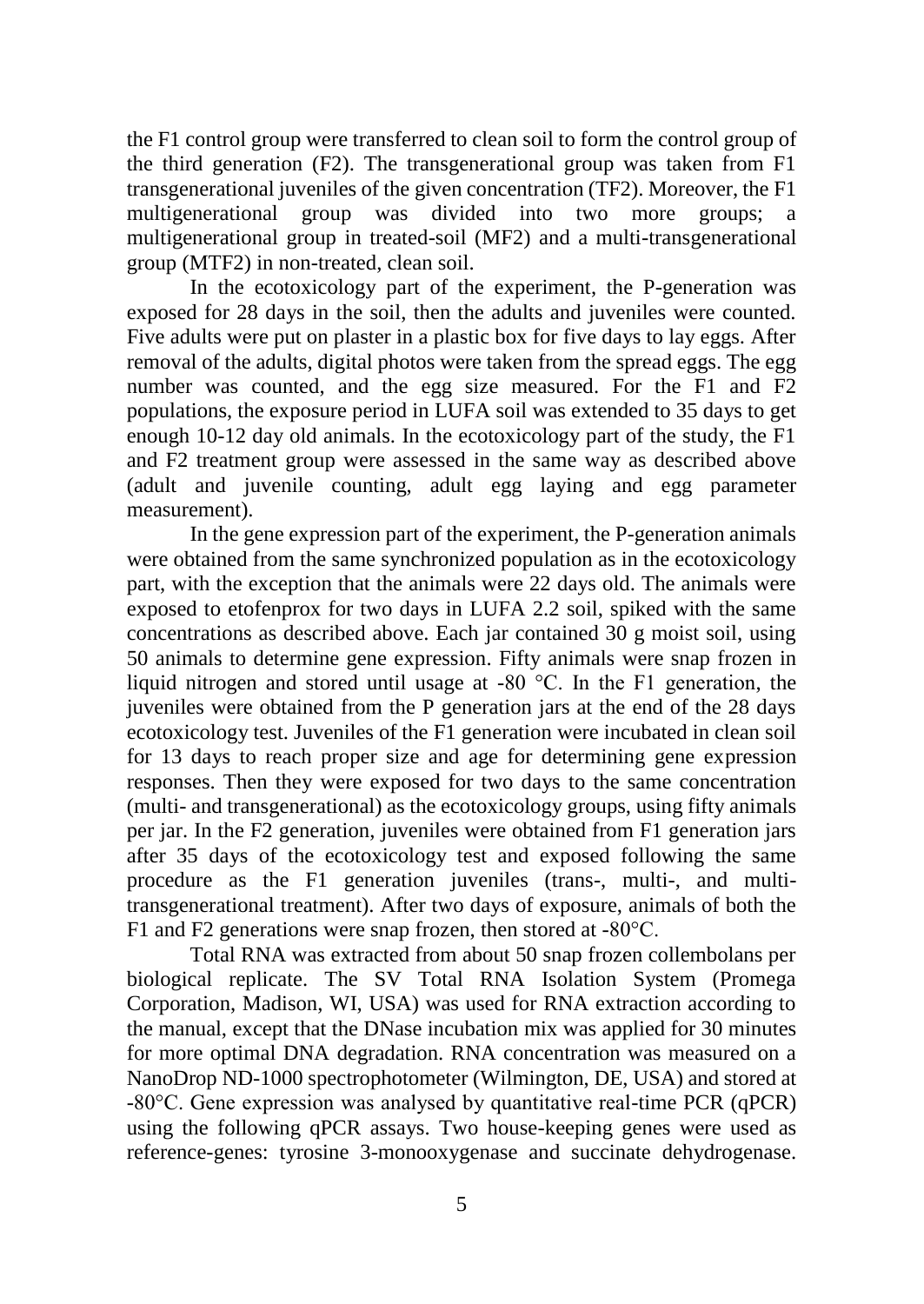Five general stress-genes were used in the analysis: ABC-transporter (ABC), isopenicillin-N-synthetase (IPNS), two versions of cytochrome P450 monooxygenases (CYP6N3v2, CYP6N4v1), and heatshock protein 70 (HSP70). We designed three qPCR assays for reproduction-associated genes: vitellogenin protein (vit-1), vitellogenin-like protein (vit-2), and vitellogeninreceptor (vitrec). Vitellogenin and vitellogenin-like protein are both important components of the eggs. First, the qPCR mix was made  $(0.5 \mu)$  forward primer, 1.5 µl reverse primer, 7 µl nuclease free water, 10 µl sybr green from Bioline, UK) and distributed over the 96 wells of the qPCR plate, then 2 µl sample was added into the wells. Biorad CFX qPCR was used in the assay. Specificity of PCR products was confirmed after each amplification by analysis of the melting curve; 60–95°C with a heating rate of 0.1°C per second and one fluorescence measurement per second. Each run included a non-template control for each assay.

# **2.4 Trebon 30 EC insecticide trans- and multigeneration life-history experiment**

The experiment was performed in 9 cm diameter Petri dishes filled with a 0.5 cm layer of plaster of Paris and powdered graphite (20µm Sigma-Aldrich ®) (8:1) mixture. While graphite is an inert material it will not bind Trebon 30 EC after treatment. The following concentrations were used to wet the Petridishes: 0, 0.766, 1.303, 2.215, 3.765 and 6.4 ml Trebon 30 EC/L water.

In the parent generation, 15 collembolan/concentration was used. The animals were kept individually. The laid egg clutches were transferred to a clean Petri dish, where the clutches were spread with a fine wet brush. The spread clutches were photographed to count and measure the size of them. The following egg parameters were measured: clutch number, size of the first clutch, time of maturation (egg laying time of the first clutch), total egg number, egg volume, the ratio of egg diameters, total reproduction investment (total number of eggs multiplied by the mean egg volume). Ten days after laying eggs repeated photo were taken from the spread clutches to check unhatching ratio (number of unhatched eggs/ number of laid eggs). Therefore, if unhatching ratio grows than the number of unhatched eggs is higher, so the individual is less successful. Estimation of the food consumption measured as the animals were fed ad libitum on a target-patterned filter paper. The grazing was measured by counting the number of faeces around the food in a ringshaped sector of 2 cm. The filter paper was switched after two weeks. Switching of filter paper was necessary to prevent moulding which would have impeded faeces counting. Faeces were photographed and counted. The number of faeces was the measure of food consumption.

Twice a week photos were taken of the animals too. The body length of the animals was measured from the front of the head to the end of the last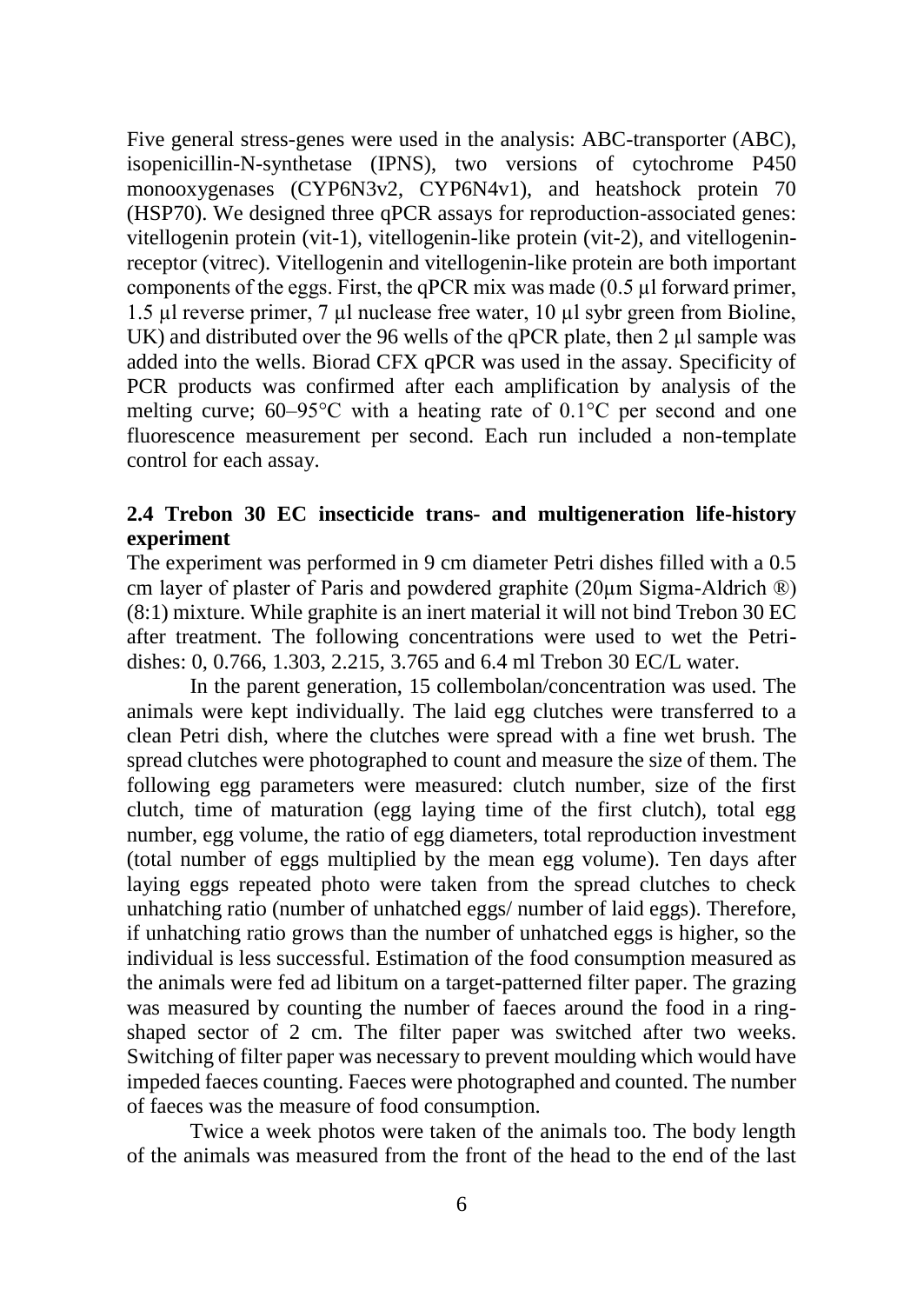abdomen segment. Two measurements were taken from photos immediately after each other. The mean of the two measurements was regarded as the body length of the animal. The experiment was 21 days long so the animals were 32-34 days old at the end of the experiment. The animal's length in the beginning and the end of the experiment was measured, and the absolute growth (body length at the end minus at the start of the experiment) was calculated.

On day 21 a behaviour test was carried out on the adults according to the acute behaviour test. The individuals were transferred into a clean Petridish, in the centre of a plastic ring (15 mm diameter). Video record was performed. The movement of each collembola within the arena was recorded for two minutes. The total times of locomotion activity, average velocity during locomotion activity, and the energy invested in movement were determined. The trade-off between the growth and reproduction were tested with a trade-off rate (absolute growth divided by total reproduction investment). We assumed that if the trade-off rate increases than more energy are allocated to the growth, but if it decreases than more energy is allocated to reproduction.

When the juveniles of the parent generation become 10-12 days old, they were divided into two groups. One group was put into clean Petri-dishes individually (transgeneration group, T) and the other were put into treated Petri-dishes individually (multigeneration group, M). From these juveniles were separated the member of the F1 generation. The animals were handled as the parent generation and the measurements were carried out in the very same way. 12-12 collembolan were kept individually in every concentration and treatment group. In F2 and F3 generation, the offspring of the multigeneration group were put into insecticide-treated Petri-dishes individually; the offspring of the transgeneration group were kept on insecticide-free Petri-dishes.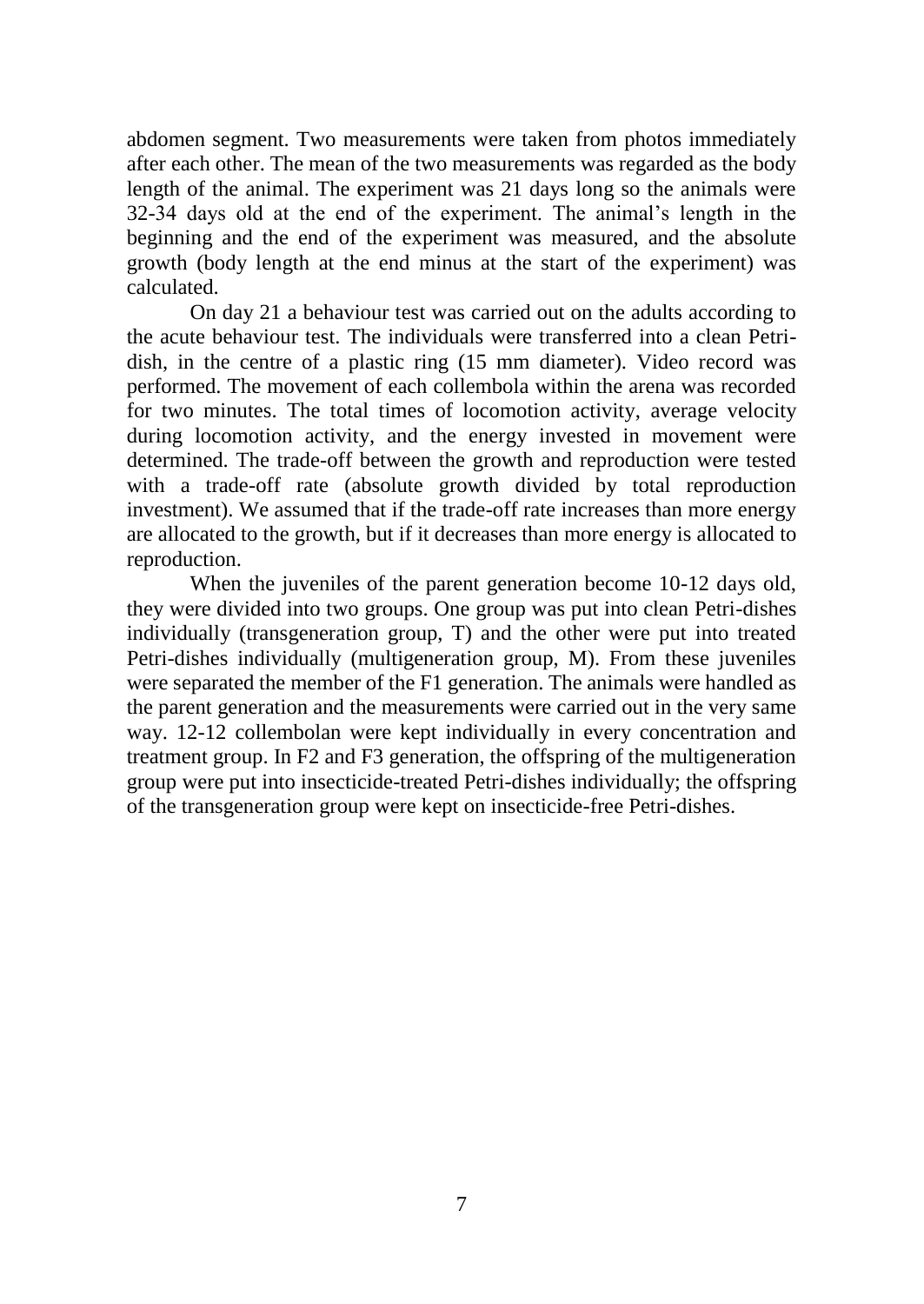# **3. Results**

### **3.1 Trebon 10 F insecticide reproduction and food-choice experiment**

In the P generation, concentration did not affect the egg number. The increase of the Trebon 10 F concentration significantly decreased the egg volume, and the ratio of egg diameters. The egg number was not significantly affected either in F1 transgeneration or in multigeneration group. The egg volume significantly increased with the Trebon 10 F concentration. In the transgeneration group, this is only an increasing trend; the concentration groups did not differ significantly from the control.

The 95% percent confidence intervals gained from the evaluation f the food choice test were shifted into positive directions, so the mean differences between the faeces number around the two types of food shifts to the yeast preference. If the groups treated with the same concentration are compared, then it is visible that the preference of the control is very variable. The preference values of concentration lower than the field concentration (P0,1, T0,1, M0,1, TT0,1) are around 0, so these groups did not prefer a food type. The intervals of the field concentrations (P1, T1, M1, TT1) are rather at positive values, so these groups prefer yeast. The interval of the first treated generation (M1) is clearly at the positive values. Among the tenth concentrated groups (P10, T10, M10, TT10), P10 and T10 preferred yeast. In the case of M10 and TT10 groups were no preference detected. Compared to the parents the intervals of the F1 generation offsprings shifted to the right (positive values). In the F2 generation, none of the treated groups had a preference.

## **3.2 Trebon 30 EC insecticide trans- and multigeneration transcription experiment**

Significant dose-response of the mortality was found in the case of P, F1M, F2M and F2MT treatments. Mortality was most affected in the treatment of F2M, where the insecticide concentration of 179 mg/kg caused a significant decrease. The juvenile number of P treatment was lower than in the other ones due to the shorter duration of this part of the experiment. Significant doseresponse was found in the P, F1M, F1T and F2M treatments. The most pronounced effect was found in the P treatment, where as low as 107 mg/kg insecticide concentration caused a significant (79%) decrease in the juvenile number.

In the P generation, the expression of ABC and both CYP6N3v2 and CYP6N4v1 genes increased with increasing pesticide concentration (LOECs 500 and 107 mg/kg, respectively). The expression of HSP70 gene showed a slight but non-significant increasing trend with increasing exposure concentration. In the MF1 generation, the expression of both CYP6N3v2 and CYP6N4v1 genes was increased with the Trebon 30 EC concentration (LOEC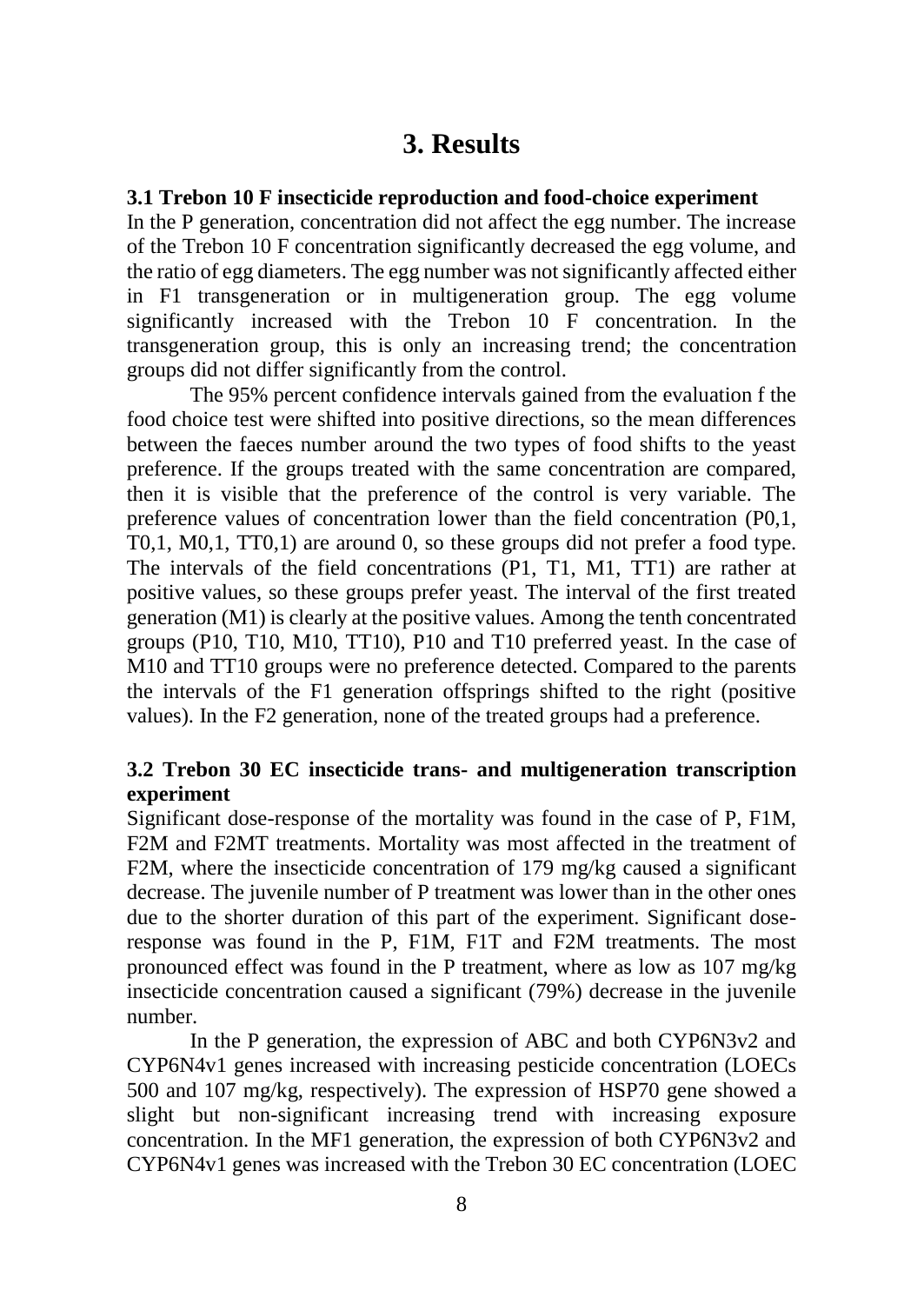107 mg/kg) and HSP70 (LOEC 179 mg/kg). In the TF1 generation, only the expression of HSP70 gene increased with increasing etofenprox concentration (LOEC 179 mg/kg). In the MF2 generation, the expressions of ABC, CYP6N3v2, CYP6N4v1, and HSP79 genes increased with increasing pesticide concentration; LOECs were 299, 107 and 179 mg/kg, respectively. In the MTF2 generation, ABC gene expression was significantly higher at 107 mg/kg than in the control (approx. 250%). CYP6N3v2 gene expression slightly but not significantly increased with increasing exposure concentration. CYP6N4v1 expression decreased while HSP70 gene expression increased with increasing pesticide concentration; LOECs were 179 mg/kg in both cases. In the TF2 generation, the expression of HSP70 increased while CYP6N4v1 gene expression decreased with the increasing pesticide concentration; LOEC was 299 and 500 mg/kg, respectively.

The expression results clearly reveal that stress-related genes showed increased responses along the multigenerational treatment. The transgenerational treatment caused a constitutive activation of HSP70 and a decrease of the CYP6N4v1 gene expression level. The multi-transgenerational treatment responded similar to the TF2 treatment, except that MTF2 also showed activated CYP6N3v2 gene expression. During the multigenerational treatment, ABC, CYP6N3v2, CYP6N4v1, and HSP70 genes were markedly activated.

# **3.3 Trebon 30 EC insecticide trans- and multigeneration life-history experiment**

In the parent generation, in the case of the absolute growth, hormesis was detected in a piece-wise linear model. Mortality significantly increased dosedependently, but there was no difference from the control.

In the F1 multigeneration group, there was no significant dosedependency in the starter length. The animals of the highest concentration group were significantly longer than that of the control group. The total number of eggs was significantly decreased by the treatment. The groups of the two highest concentration laid significantly fewer eggs than the control. There was a 50% elevated hormesis in the total reproduction investment in the lowest concentration. Mortality significantly increased dose-dependently, but there was no difference from the control. The growth-reproduction trade-off dosedependently increased, but there is no significant difference from the control. In F1 transgeneration group, the starter length has shown a significant dosedependency. Similarly to the multigeneration group, the animals descended from the highest concentration group were longer at the start of the experiment. The absolute growth was significantly lesser in the highest concentration group compared to the control.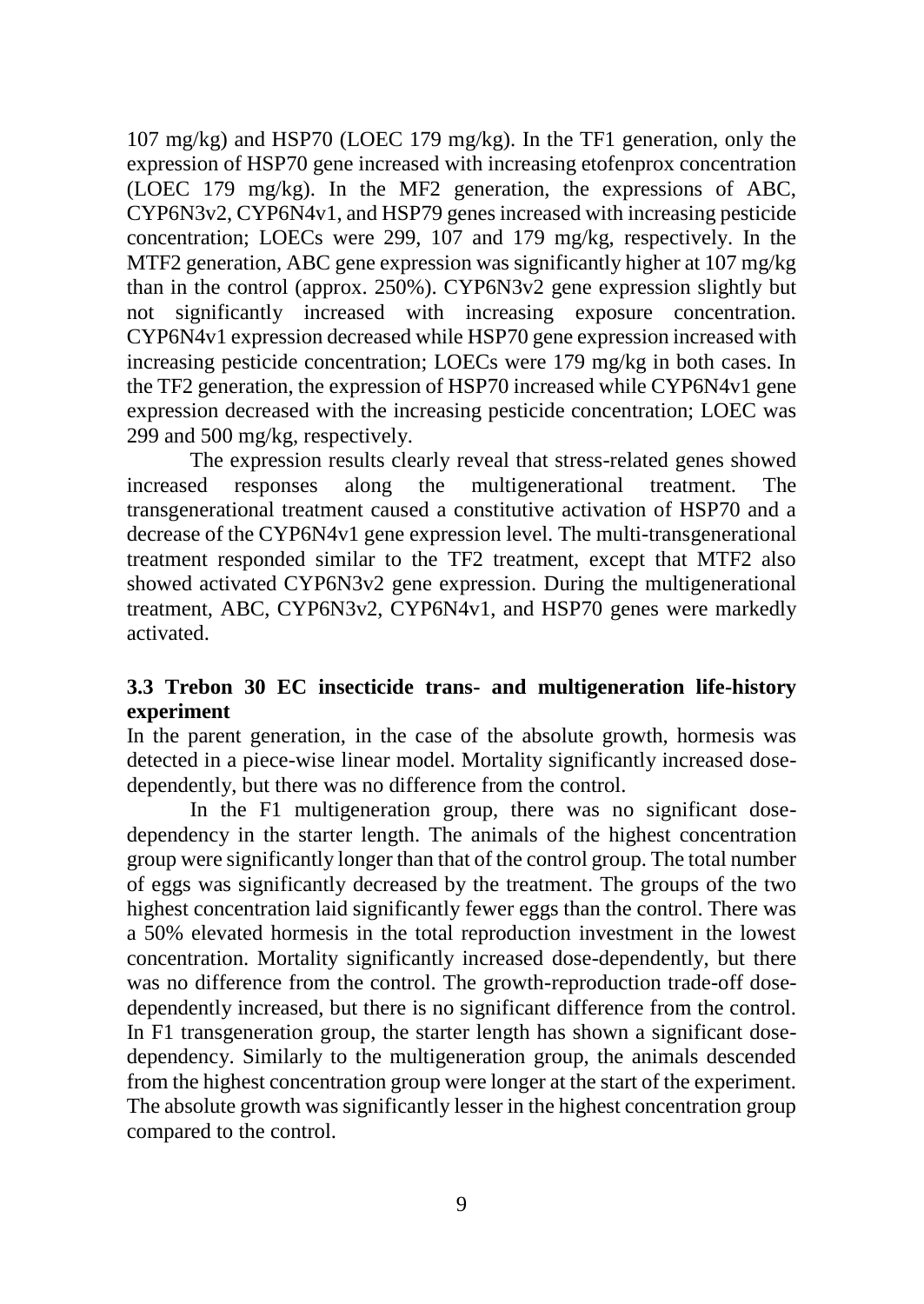In the F2 multigeneration group, the starter length and the final length was significantly dose-dependent. The highest concentration group started the experiment with a smaller length, and they finished the generation with the smaller length too. There was no difference in absolute growth. The total number of eggs was significantly decreasing with concentration. In the 1.3 ml/L concentration group, 23% hormesis was found, while the animals in the highest concentration group laid significantly fewer eggs than the control. The number of clutches also significantly decreased with the concentration. In the 1.3 ml/L concentration group, 20% hormesis was found, while the animals in the highest concentration group laid significantly fewer clutches than the control. The piece-wise linear model estimated the time of maturation earlier in the first four concentration than the control, but the highest concentration maturated later. The total reproduction investment was decreasing with the concentration; the investment of the highest concentration group was decreased. Mortality increased with the concentration, and in the highest concentration, the mortality was significantly higher than in the control. The highest concentration group went extinct. The food consumption was increasing with the concentration. The trade-off ratio was increasing with the concentration. In the highest concentration group, much more was invested in growth than in the control. In the F2 transgeneration group, only unhatching ratio and food consumption have shown significant dose-dependency. The unhatching ratio significantly decreased with the concentration, but there was no significant difference from the control. The three highest concentration groups have consumed more than the control.

In the F3 multigeneration group, the egg volume decreased with the increase of the concentration, but there was no significant difference compared to the control. The unhatching ratio was increasing with the concentration, and significantly less egg hatched in the two highest concentration group. In the F3 transgeneration group, the starter length dose-dependently decreased. The final length was decreasing dose-dependently; the highest concentration group have grown less. The absolute growth decreased with the concentration; the highest concentration group had a smaller absolute growth. The total number of eggs and the number of clutches dose-dependently increased. In the 2.2 ml/L and 6.4 ml/L concentration groups, both parameters were greater than the control. The time of maturation was earlier in every concentration group. The egg volume has shown mild hormesis (16%) in the case of the first two concentration. The total reproduction investment was dose-dependent and was greater in the case of the highest concentration than the the control. The tradeoff rate was decreasing with the concentration. This increased investment is significant in the case of the highest concentration.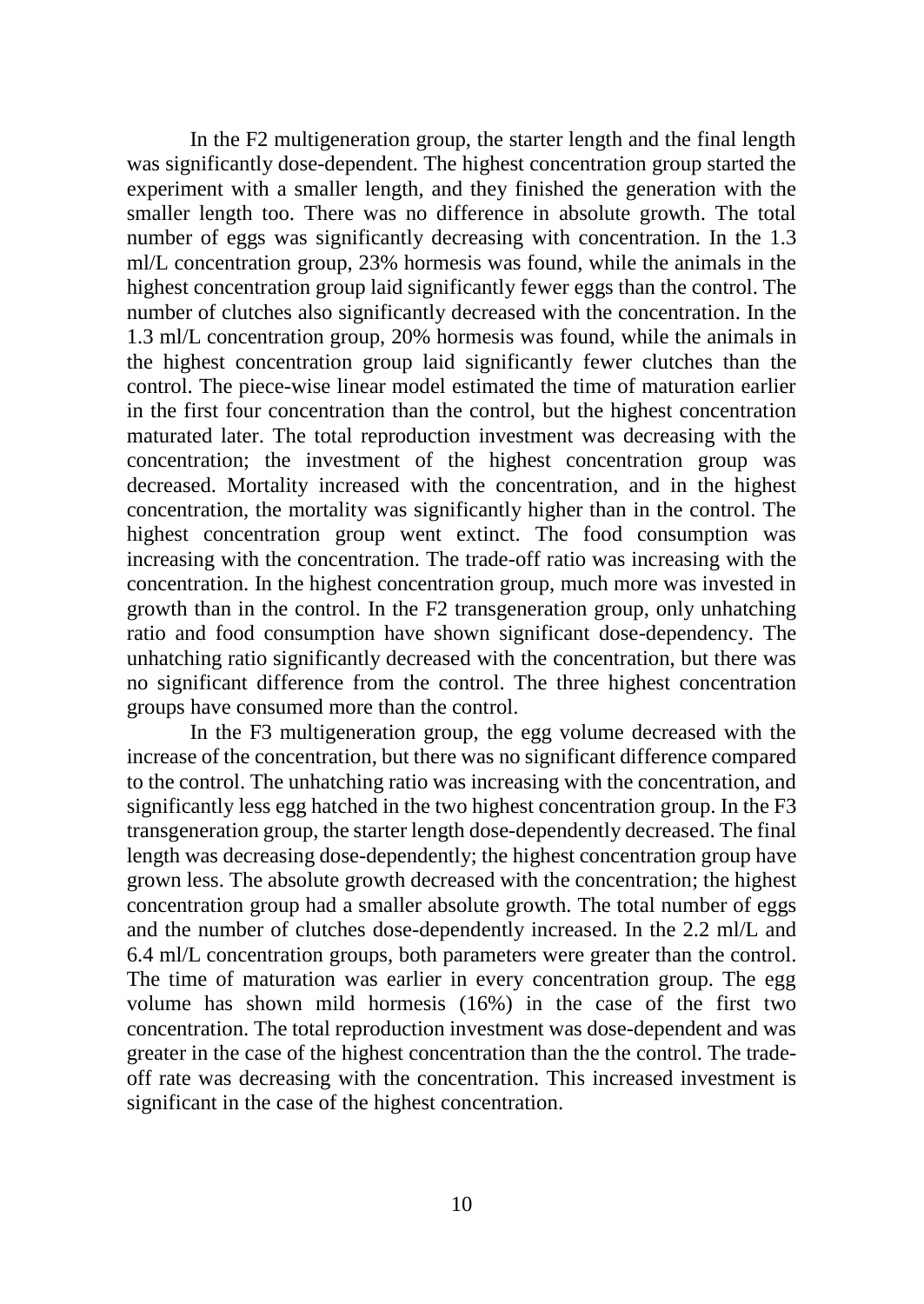# **4. Discussion**

#### **4.1 Trebon 10 F insecticide reproduction and food-choice experiment**

Inverse relationship between the total number of eggs and egg size in insect species is a common phenomenon because of the trade-off between production and reproduction. However, a dose-response relationship was not found between Trebon 10 F and the number of *F. candida* eggs, neither in the parent nor in the offspring populations. The most probable reason for this is that the tested concentrations were out of the effective range.

Modification of the egg size due to Trebon 10 F application showed different results than that of the egg production. In the case of the parent generation, the insecticide decreased the egg size in a concentration-dependent manner. This is in agreement with earlier findings which showed that low reproductive investment is presumed if the environmental conditions are poor. The negative influence of Trebon 10 F on embryonic development was shown in this study by the decrease in the ratios of the egg diameters. This indicates that the eggs were less spherical as the insecticide concentration increased in the parent generation. The egg shape of F. *candida* is related to the viability, as spherical eggs were less viable when compared to spheroid eggs. This finding can be a sign of the energy trade-off between the costs of defence mechanisms for the parent individuals against the Trebon 10 F application versus investment into offspring.

Completely different results for the effects of the insecticide on the egg size and shape were found for both the T and M offspring generations. Neither the number of eggs nor the ratio of the egg diameters changed, but the egg size increased as the Trebon 10 F concentration increased. This is a clear sign that the insecticide exposure disturbed the epigenetic status of the parent generation in a concentration-dependent manner. Results such as these have rarely been found in ecotoxicology. In addition, egg size positively correlated with the viability of the *F. candida* offspring. Epigenetic variation induced by pesticides can be manifested. Nevertheless, the true mechanisms of the information transmission in the case of *F. candida* due to Trebon 10F application are still to be revealed. If only the parent generation of collembolan were exposed to the insecticide (group T) the outcome was very similar, as in the multigenerational treatment. This is straightforward evidence that in this study the transgenerational effect of the insecticide Trebon 10 F exists. Etofenprox, the active substance in Trebon 10 F has a high octanol/water partition coefficient (log Kow of 6.9), which suggests the possibility of bioaccumulation in fat (e.g. *F. candida* egg cytoplasm and developing embryo). If this is the case, the significant effect of Trebon 10 F on egg size can be explained. However, the mechanisms of etofenprox action during collembolan embryonic development are not yet identified.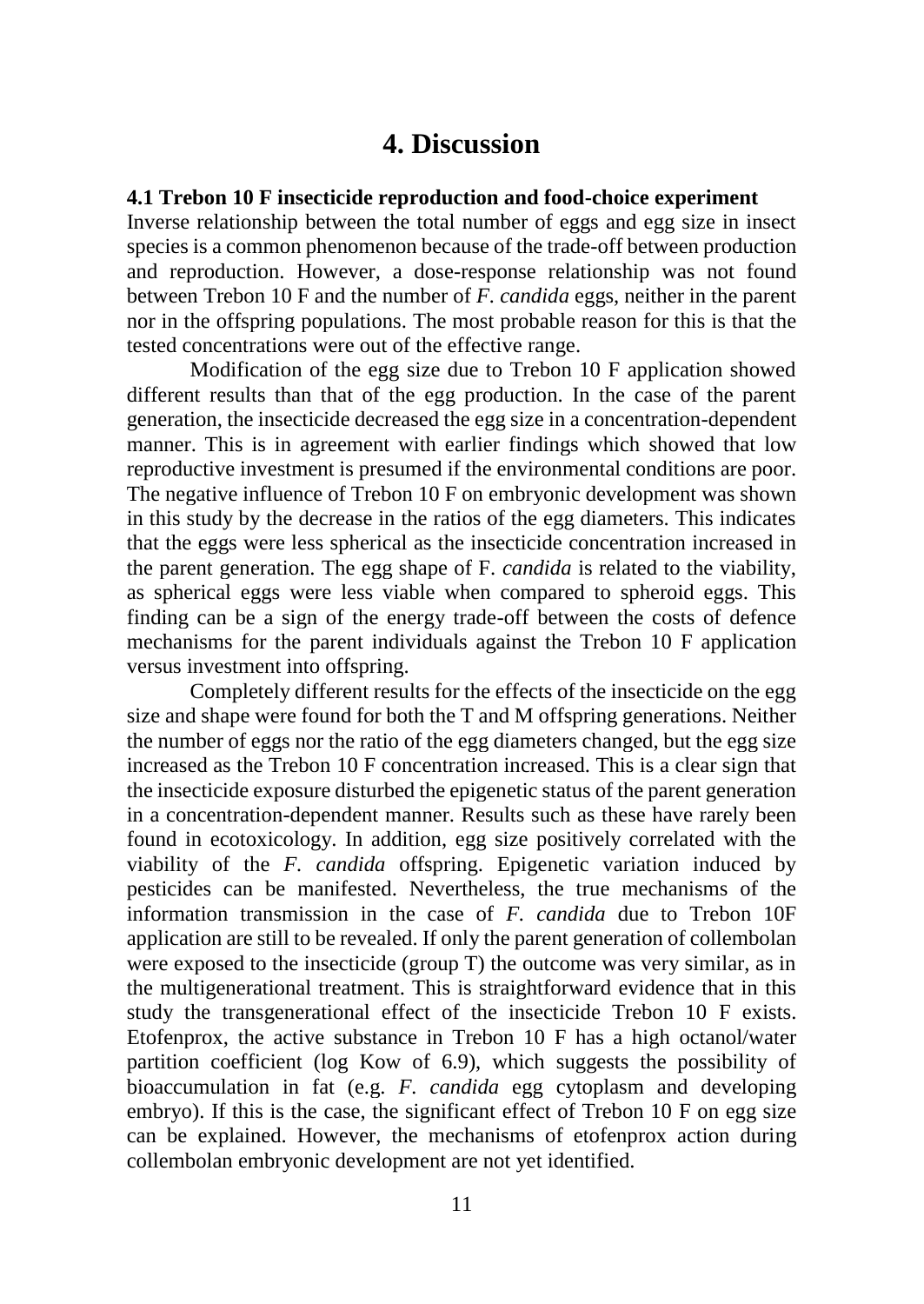The data presented in this study show that Trebon 10 F has multigenerational and transgenerational effects on the egg traits of *F. candida*, and it seems that the size of the egg is the trait, which is primarily affected. Moreover, these effects are dose-dependent.

Based on the results of the parent generation, my hypothesis is that the control group consume more maize because, after monodietic yeast feeding, the animals try to take up some nutrients what is in higher amount in the maize leaf. However, in the first offspring generation, there was no preference in the control group, what debates this hypothesis. The dose-dependency in the two generations indicates that the insecticide-treated animals need more better quality food (baker's yeast in this case), than the control group. Thus, the fitness of *F. candida* is the highest when fed with the preferred food. Based on our unpublished data, the baker's yeast is much better quality food for *F. candida* than the maize leaf.

In the second offspring generation, I wished to reveal whether two generation is enough to make the effects of the insecticide fade. One generation was not enough to make the effect cease, because some transgeneration effects remained.

## **4.2 Trebon 30 EC insecticide trans- and multigeneration transcription experiment**

Trebon 30 EC exerted both transgenerational and multigenerational effects on *F. candida*. Transgenerational effects on survival and reproduction were observed only in the F1 generation. Apparently, the animals were able fully recover in a subsequent generation. Multigenerational effects became evident from a lower sensitivity of reproduction (higher juvenile numbers). The lower sensitivity could be the beginning of resistance, or the resilience of the population against Trebon 30 EC.

The transgenerational effect on the survival and reproduction of *F. candida*, observed in the F1 generation, may be explained by epigenetic imprinting or the transmission of the pesticide through egg content. The effect of etofenprox on all measured parameters was more pronounced in the multigenerational than in the transgenerational line. This could be attributed to the additive parental and grandparental impact, which seemed to accumulate over generations. In the parent generation, the smaller egg number and the higher egg volume suggest that the collembolans increased their energy input into a single offspring to maximise the offspring number. Hence, it could conceivably be hypothesised that with the increased input of energy into a single egg, the total energy invested in reproduction could be decreased to the advantage of survival and detoxification. Moreover, larger eggs usually result in bigger offspring. The bigger offspring could be more vital, maximizing the fitness by this strategy change. Furthermore, the egg-size could decrease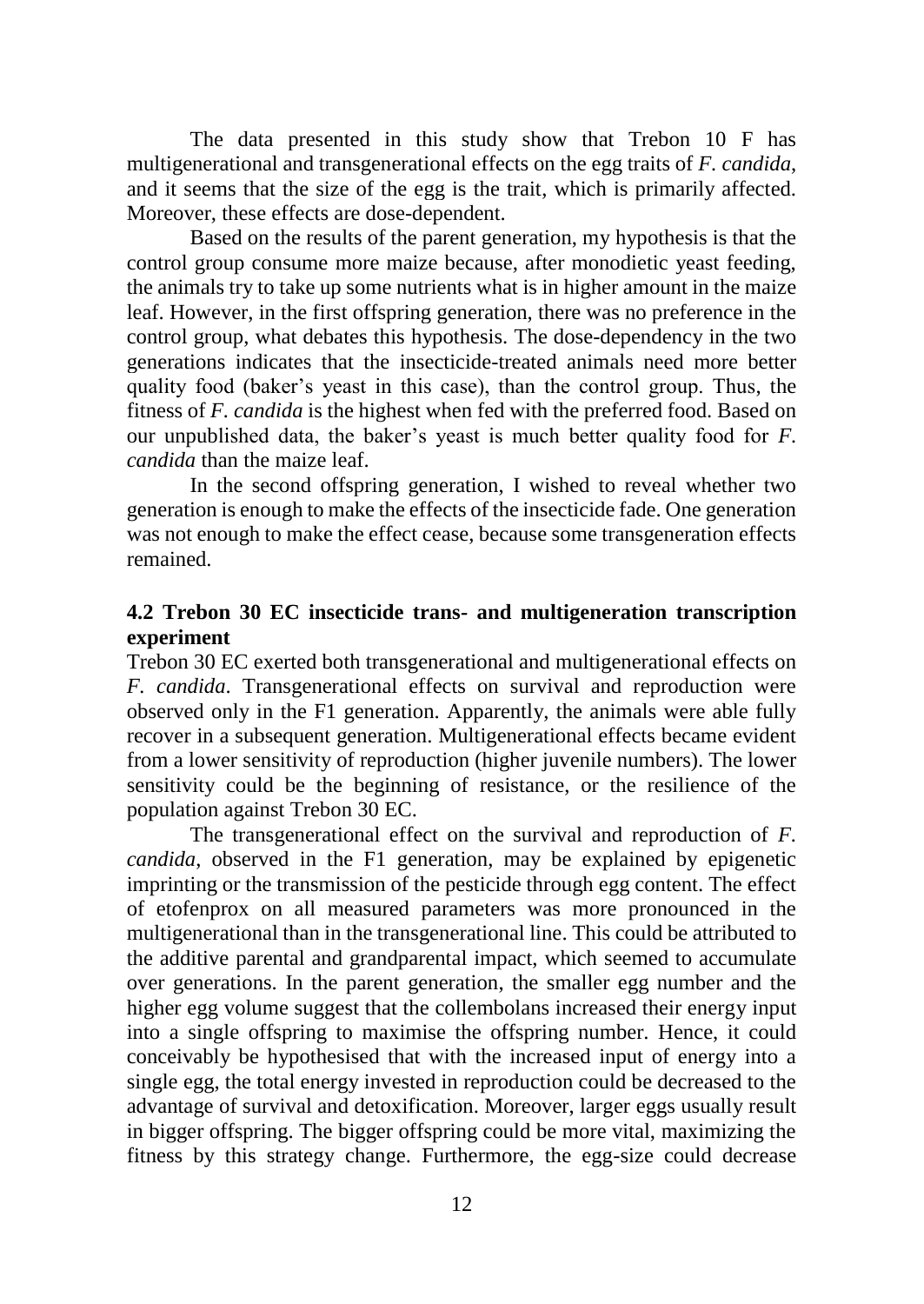because of the trade-off between survival and reproduction. While in the F1 generation the egg number and volume were reduced by Trebon 30 EC, in F2 generation there was a hormetic effect, which could be the result of epigenetic imprinting. The reproductive strategy is quite flexible in *F. candida*, enabling this species of fast and large adjustments of their reproductive traits.

In the parent generation, the collembolan population almost went extinct at the highest Trebon 30 EC concentration. The survivors, however, became increasingly less susceptible in the MF1 and MF2 generations, as seen from the higher survival and juvenile number LOEC. This could be due to epigenetic imprinting or because of a bottleneck effect, which selected the most adapted animals.

The scientific literature separates three different types of epigenetic effect. The first one is when the parental environment influences the offspring's phenotype, but there is no plasticity reacting to the current environment. In this case, the phenotype and the environment could be decoupled. The second type is when both parental effect and plasticity of the trait influences the phenotype, but there is no interaction between them. The third type is when the parental effect and phenotype plasticity are interacting. In ecotoxicology, this type of categorization have got no attention yet, but it is a good framework to explain some of our results. The stability of the epigenetic effect could be different between genes, what could influence the information submission to the offsprings.

In the parent generation, the stress genes, ABC-transporter, cytochrome-oxidases, and the heat-shock protein were up-regulated, which is in accordance with earlier observations showing an increased need for detoxification and stress response. In contrast, expression of the IPNS gene responded differently. At the lowest Trebon 30 EC concentration the gene was down-regulated, but at higher concentrations, it was activated in a dose-related manner, and it was overexpressed compared with the control at the two highest concentrations. There are several possible explanations for this result. First, the formulation Trebon 30 EC has an antimicrobial effect, which makes it possible for the animals to spend energy on detoxification rather than on producing antibiotics. Some xenobiotics may make animals more susceptible to infections, e.g. phenanthrene was shown to activate antimicrobial genes and diclofenac to upregulate immunity-related genes. Second, in cases of milder stress, the animals are activating different genes than IPNS, which explains the lower expression at the lower Trebon 30 EC concentrations and use of IPNS again at higher concentrations. In the multigeneration exposure the expression of all stress genes, except for IPNS, showed a strong dose-dependent pattern. Both in the F1 and F2 transgenerational exposures, HSP70 showed a transgenerational increase with increasing Trebon 30 EC concentration. This could mean a stable heritable epigenetic modification.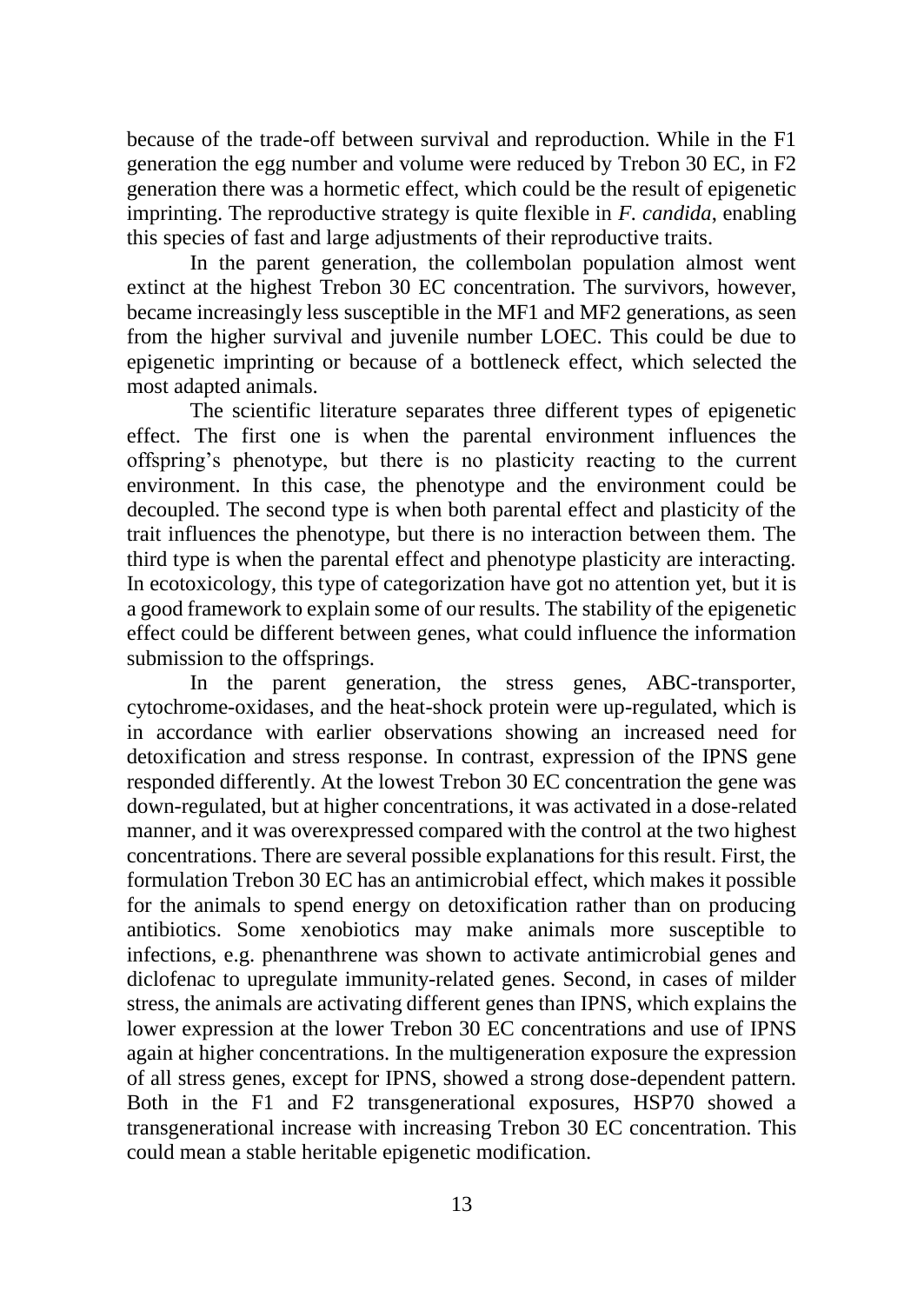It is possible to classify the HSP70 gene expression pattern to the first epigenetic category, while between different treatment groups, in the F2 generation there seemed no difference in the expression of HSP70. CYP6N4v1 expression was dose-related increased in the parent generation. In F1 transgenerational treatment, CYP6N4v1 was not affected by etofenprox, but in F2 generation the transcription showed a decrease with increasing grandparental concentration. This phenomenon can be explained in different ways. First, the negative slope of TF2 generation CYP6N4v1 gene expression compared to the parent generation's positive slope could be a random epigenetic modification. However, if it is a random modification, it cannot explain the stable trend which also is visible in the F2 generation. Second, this expression pattern is part of the third epigenetic category, where epigenetic pattern and environment do interact, so that the patterns could be different in case of juvenile exposure (F1 generation) and no exposure at all (F2 generation).

The MTF2 generation responded quite similar to the TF2 treatment: HSP70 expression increased, while CYP6N4v1 expression showed a decrease with the parental (F1) exposure concentration. Usually, the CYP6N4v1 transcription level increases with increasing exposure level. The cause of the decreased expression could be similar as in TF2: an epigenetic modification in a random manner or a type three epigenetic modification. The expression of MTF2 gene showed increased stress with an increasing ABC-transporter expression. Our result agrees with earlier findings, where cadmium exposure raised the expression of ABC-transporters that transport harmful products out of the cell.

The reproductive genes reacted to the insecticide stress according to the well-known energy allocation scheme. In the parent and MF2 generations, vitellogenin-receptor transcription decreased with increasing etofenprox concentration. While this gene jointed not only with vitellogenin transportation but also with reaching maturity, it suggests that the collembolans probably reached maturity later at the higher Trebin 30 EC concentrations. The doserelated response of vitellogenin receptor and egg volume supports the hypothesis that the parents invested more energy into individual offspring. Similar results were found in the Trebon 10 F reproduction and food-choice experiment: with increasing concentration, the egg volume increased while the egg number remained constant, which means that the collembolans increased the investment into single offspring. In the F1 generation of the multigeneration treatment, the increased expression of vitellogenin and vitellogenin-like protein, without increasing egg number or egg volume, suggests that the vitellogenin and vitellogenin-like protein were utilized as an antioxidant.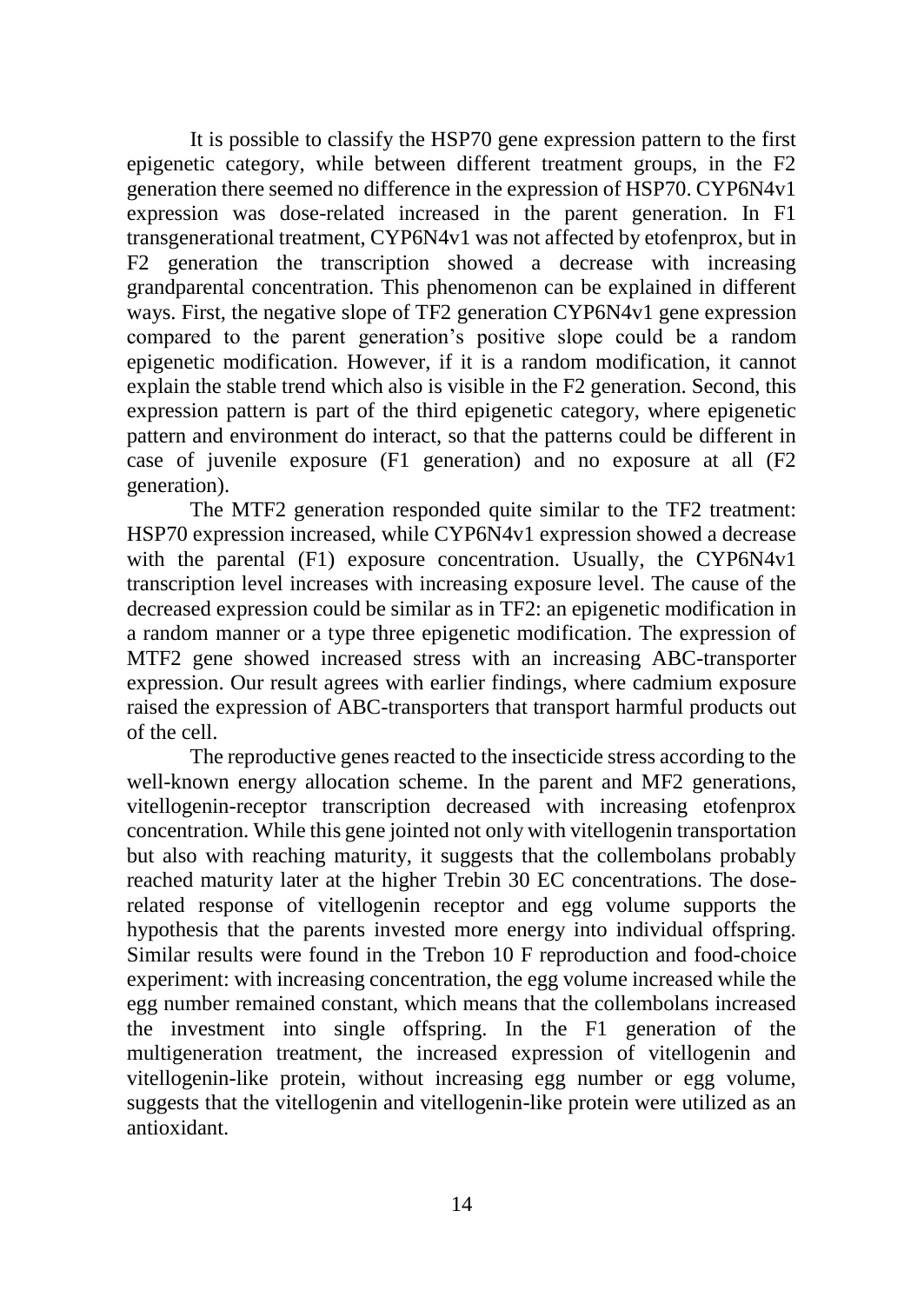In the F2 generation of the multigeneration exposures, the egg volume and egg number showed a hormetic increase at the lower insecticide concentrations. This is possibly not a consequence of vitellogenin transcription, which was not affected by the exposure in the F2 generation. Rather the intensive transcription of other stress genes could have caused the hormetic increase in reproduction.

The treatment groups MF2 and MTF2 showed a difference in fitnessmaximising strategies. At a lower Trebon 30 EC concentration, the multigeneration group invested more energy into single offspring, so the juveniles had more chance to survive if they were exposed later on. The multitransgeneration group rather invested energy in producing more offspring. Thus, some offsprings will survive in case of pollution too and the population could reach the original size fast. The disappearance of the positive effect on egg number at higher concentrations could be due to the additive effect of the exposures over different generations. We hypothesize that collembolans at the higher insecticide concentrations had to invest more energy into detoxification. The increased expression of stress genes showed that collembolans did not have enough energy to invest in offspring. Another possibility is that our results are early signs of resistance.

We speculate that the dose-related increase of HSP70 and decrease of CYP6N4v1 expression in the TF2 group was an epigenetic event. Nevertheless, there is a small chance that the mentioned changes in HSP70 and CYP6N4v1 expression are the consequence of germ cell exposure of F1 animals. While the germ cells already form in the early stage of embryonic development, they could be affected by Trebon 30 EC in exposed F1 juveniles, and through this, the F2 generation may also be influenced. However, in my opinion, this effect could not be significant. First, survival and juvenile numbers were markedly less affected in the MTF2 and TF2 than in the MF2 treatment, which suggests that the insecticide effect on MTF2 and TF2 groups was not very strong. Second, if the more sensitive parameter, the gene expression, was inspected then the difference from the multigeneration treatment was also visible. The transgenerational group showed a decreased CYP6N4v1 expression and upregulation of HSP70, while in the multigenerational treatment most stress genes and vitrec were also noticeably affected. Therefore, even if the germ cells would have been affected by Trebon 30 EC, this should not have had a significant effect on the F2 generation. Epigenetic modifications can lead to insecticide resistance, but the molecular mechanisms of these processes are poorly understood.

The insecticide etofenprox, in the formulation Trebon 30 EC, showed both transgenerational and multigenerational effects on *F. candida*. In the transgenerational treatment, effects on survival and reproduction were observed in the F1 generation, but this finding may be due to direct exposure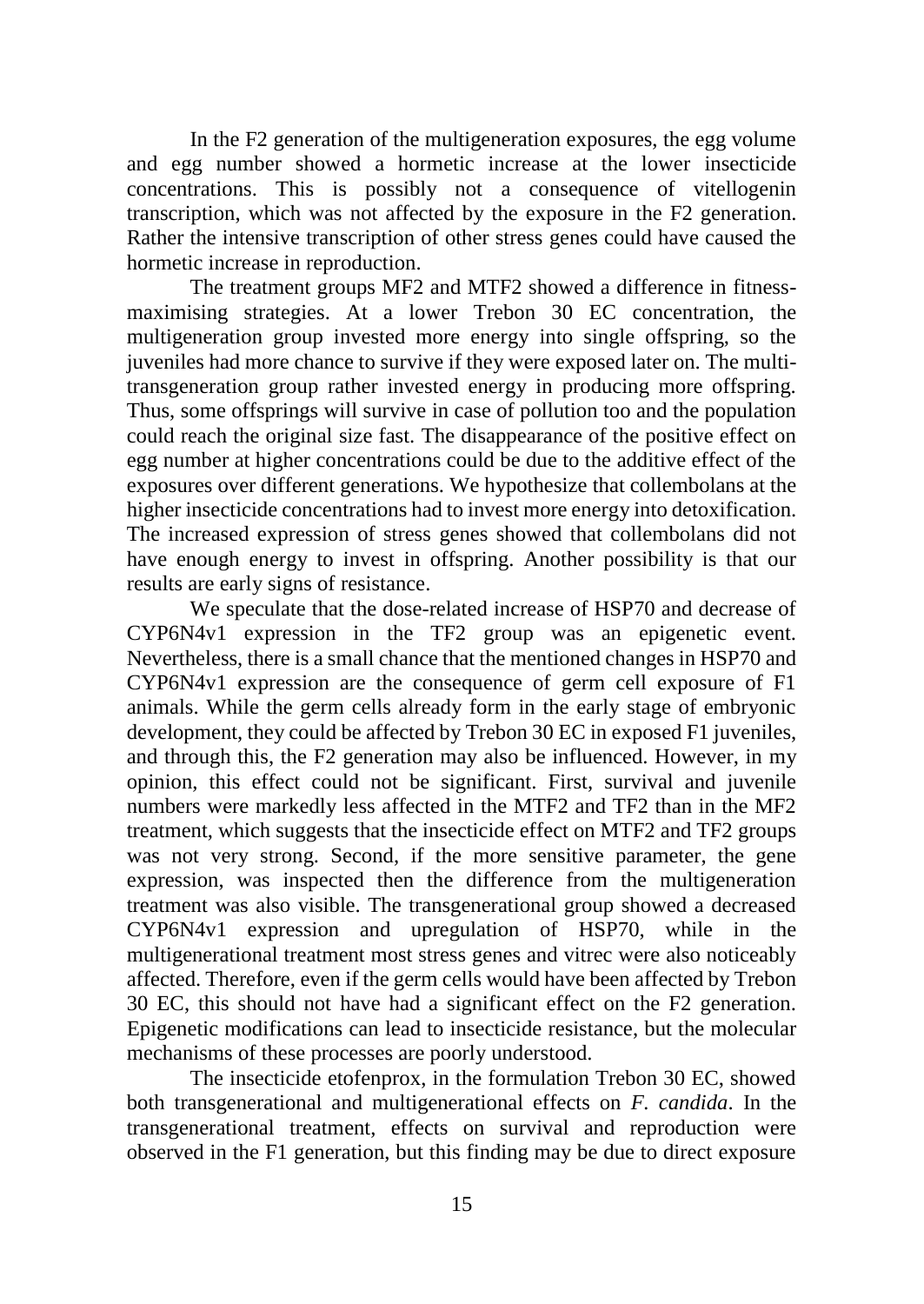of the F1 juveniles to the insecticide. Apparent transgenerational effects of etofenprox on the transcription of HSP70 and CYP6N4v1 genes were found in the F2 generation. The HSP70 expression was upregulated and the CYP6N4v1 down-regulated in a dose-related manner without direct pesticide exposure. Further study of the molecular mechanisms behind the observed HSP70 and CYP6N4v1 expression changes is required. Multigenerational effects are expressed as a reduced effect on reproduction (based on juvenile number LOEC) at F1 and F2 generations. The activated genes in the transgenerational treatment and the reduced inhibition of reproduction in the multigenerational treatment both resemble an early stage of resistance or acclimation. Thus, the populations are able to gain back the previous population size if there is only one pesticide treatment.

# **4.3 Trebon 30 EC insecticide trans- and multigeneration life-history experiment**

Multigeneration and transgeneration changes have been found in the lifehistory of *F. candida* caused by Trebon 30 EC. The morality was weak in the parent generation, but the total reproduction investment decreased and hormesis have been found in the absolute growth. The decrease of investment into reproduction to decrease mortality is a general reaction in case of invertebrates. The investment into growth could be a defensive reaction, while the bigger offspring/individual has a greater fitness. After the mild effects in the parent generation, F1 transgeneration group have shown a mildly decreased growth and in F2 generation the food consumption was increased. The results suggest that the effects of the over carrying of decreased fitness fades, and the effects of the insecticide getting into the eggs also fades away.

In the multigeneration group, the following effects became more severe compared to the parents: the number of eggs decreased, so did the total reproduction investment, mortality increased and the animals rather invested into the growth than the reproduction. These results are in agreement with previous findings that the investment into reproduction decreases when the environmental conditions are adverse. This was the trend in the F2 generation too when the slight reproduction and the great mortality caused the highest concentration group to extinct. This phenomenon proves the accumulation of the effects; the gradual decreasing of fitness drove the group to extinction. The stress-decreased reproduction of *F. candida* is a known phenomenon. The Trebon 10 F experiments or the gene expression study conducted with Trebon 30 EC also have shown a similar pattern. The F3 multigeneration line have shown a very different picture compared to the previous generation. After the extinction of the highest concentration group, in the multigeneration group the egg volume decreased a little, but there was no other pesticide effect. The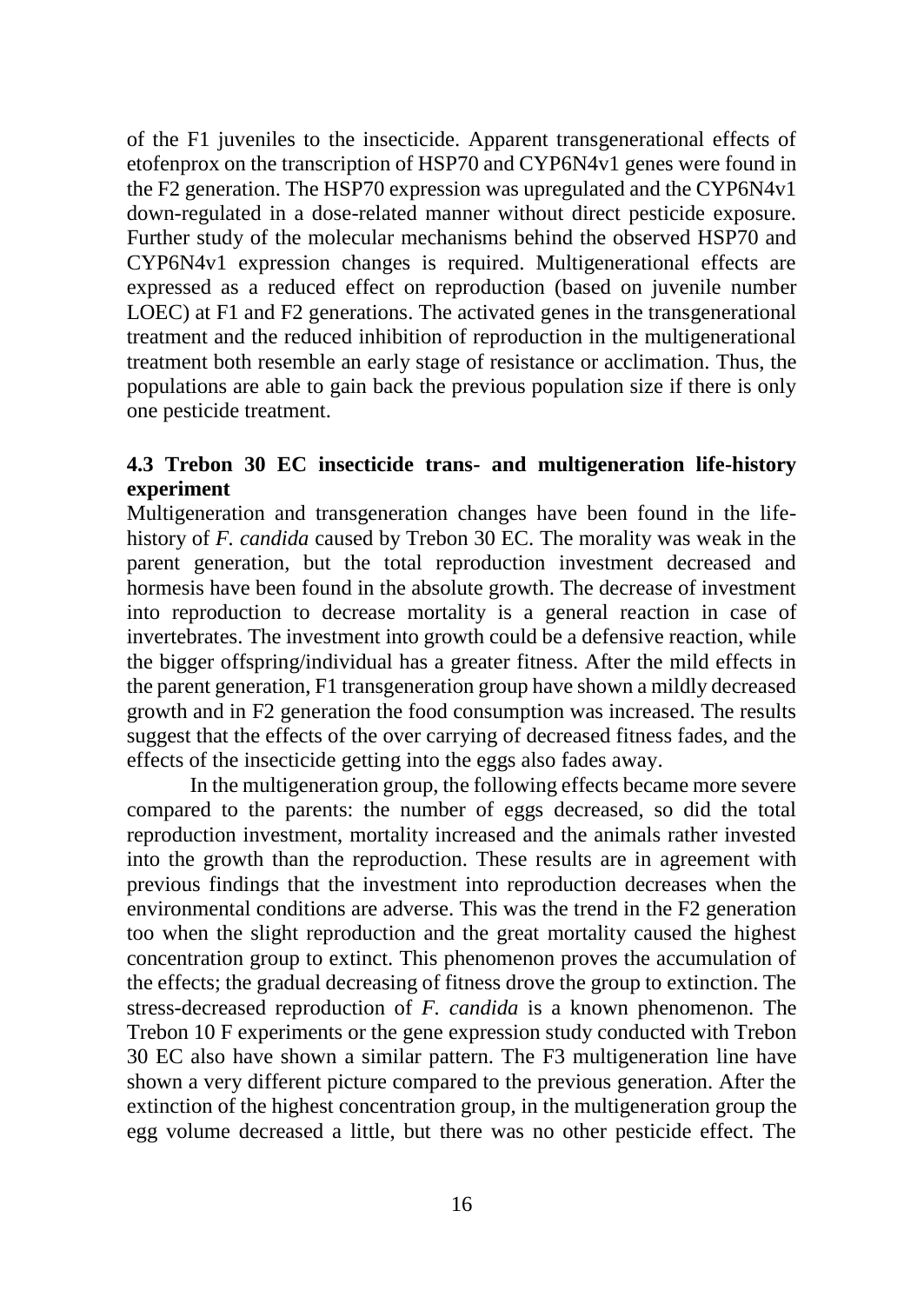groups treated with lower concentrations have become more resistant. This result is similar to our previous experiment with Trebon 30 EC.

In the F3 transgeneration group, the compensation of the treatment effects on the parent generation has begun. The animals were generally smaller (the starter length, the final length, and the absolute growth were smaller) and the total reproduction investment was increased, compared to the control. The trade-off rate was favouring the reproduction and the animals were more active. This reproduction-growth trade-off is fitting the general energy allocation scheme. If *Daphnia magna* exposed to zinc, the stress genes are upregulated, and the reproduction is decreased in the next two generations because of the trade-off between detoxification and reproduction. In the current experiment, the opposite could be in the background when after two untreated generations the stress gene activation could be decreased based on our gene expression experiment with Trebon 30 EC, so there is enough energy for reproduction again.

The life-history pattern of the F3 generation suggests the possibility of epigenetic inheritance. The resistance of the multigeneration line could be the result of the selection of the epigenotypes or the changing of the epigenetic patterns. The results of this experiment are similar to the gene expression experiment.The animals get close to extinction in the higher concentration, but in the multigeneration line, the animals have become more resistant (visible in the juvenile number). In that experiment, the effect on the transgenerational line began to fade, but the CYP6N4v2 gene in the F2 generation upregulated again, which seems to support the epigenetic pattern hypothesis.

## **4.4 Conclusions**

Generally, both Trebon 10 F and Trebon 30 EC insecticides are harmless on the *F. candida* springtail populations in the manufacturer recommended concentrations. More severe side-effects, such as extinction or the transgenerational activation of the stress genes, were observed only in much higher concentrations than the recommended. Both before mentioned severe side effects were observed in the case of Trebon 30 EC, so probably Trebon 10 F is less harmful to *F. candida*. In the life-history parameter experiment, there was egg volume decrease even in F3 generation in the multigeneration line, and a strong compensating process started in the transgeneration line. These phenomenons suggest the stronger effect of the Trebon 30 EC comparing to the Trebon 10 F.

Both pesticides cause a decrease of the reproduction in the parent generation, what could be the consequence of the investment into the detoxification, and general stress response as the transcription measurements showed. In the case of Trebon 10 F, the increased investment into the reproduction was observed in both trans- and multigeneration lines. In the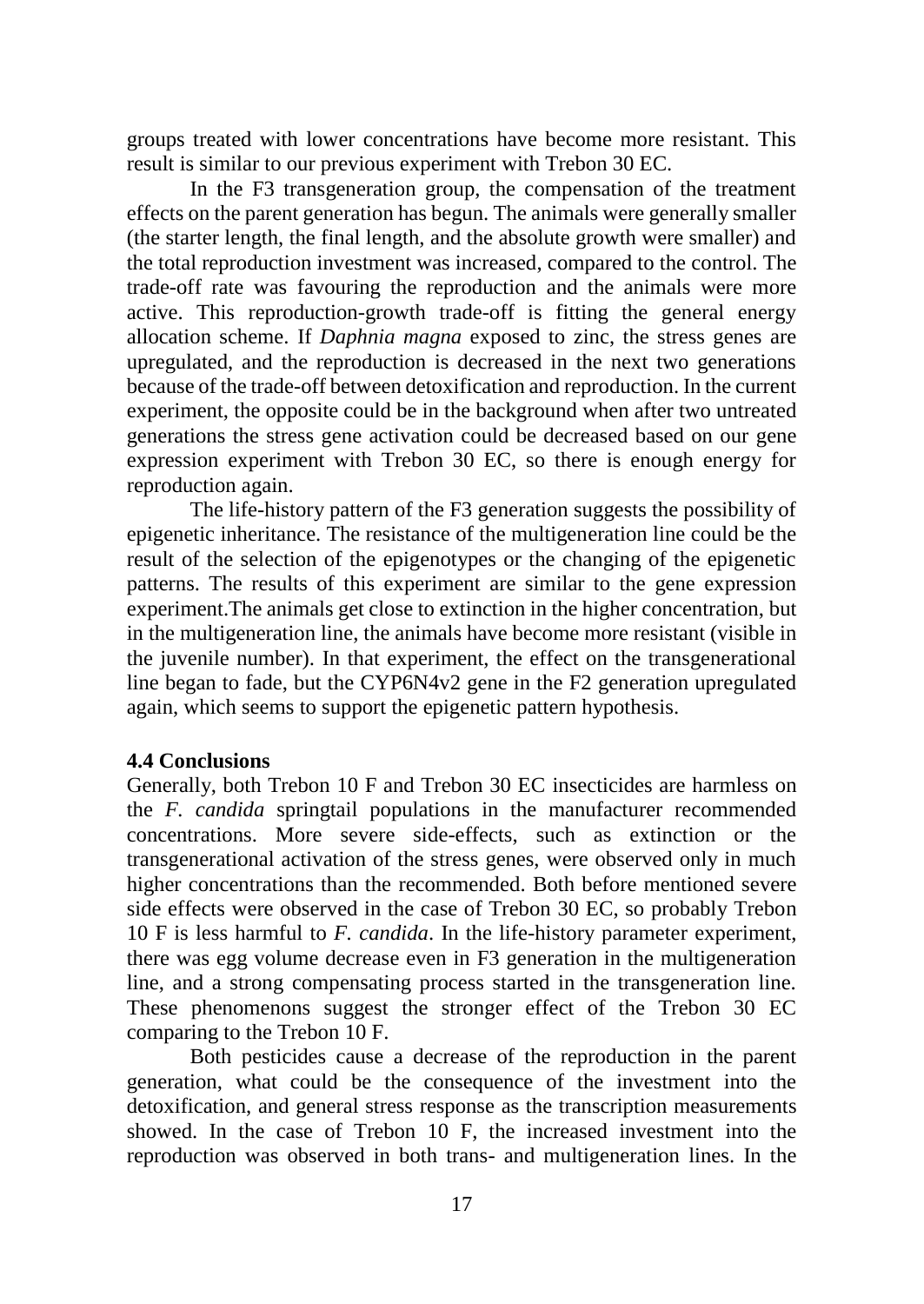Trebon 30 EC experiment, the multigeneration group decreased investment into reproduction to increase growth in a dose-response manner. The comparison of Trebon 10 F and Trebon 30 EC also suggests that Trebon 30 EC has a stronger effect on *F. candida* than Trebon 10 F because of more energy invested into survival than reproduction in the first case. The different formulation most probably causes the different effects of the two insecticides. The multigeneration experiments suggest in case of both pesticides epigenetic effects, which could be measured in the reproductive parameters and the transcriptomes.

In the life-history experiment, the fourth generation has brought results with critical importance. These data suggest that four-generation long experiments let us assume the long-term effects on *F. candida*, so it would worth to study the consistency of this pattern. If the four-generation effect is indeed consistent, then the standardization of such a test and introduction into the risk assessment would clearly a great blank spot.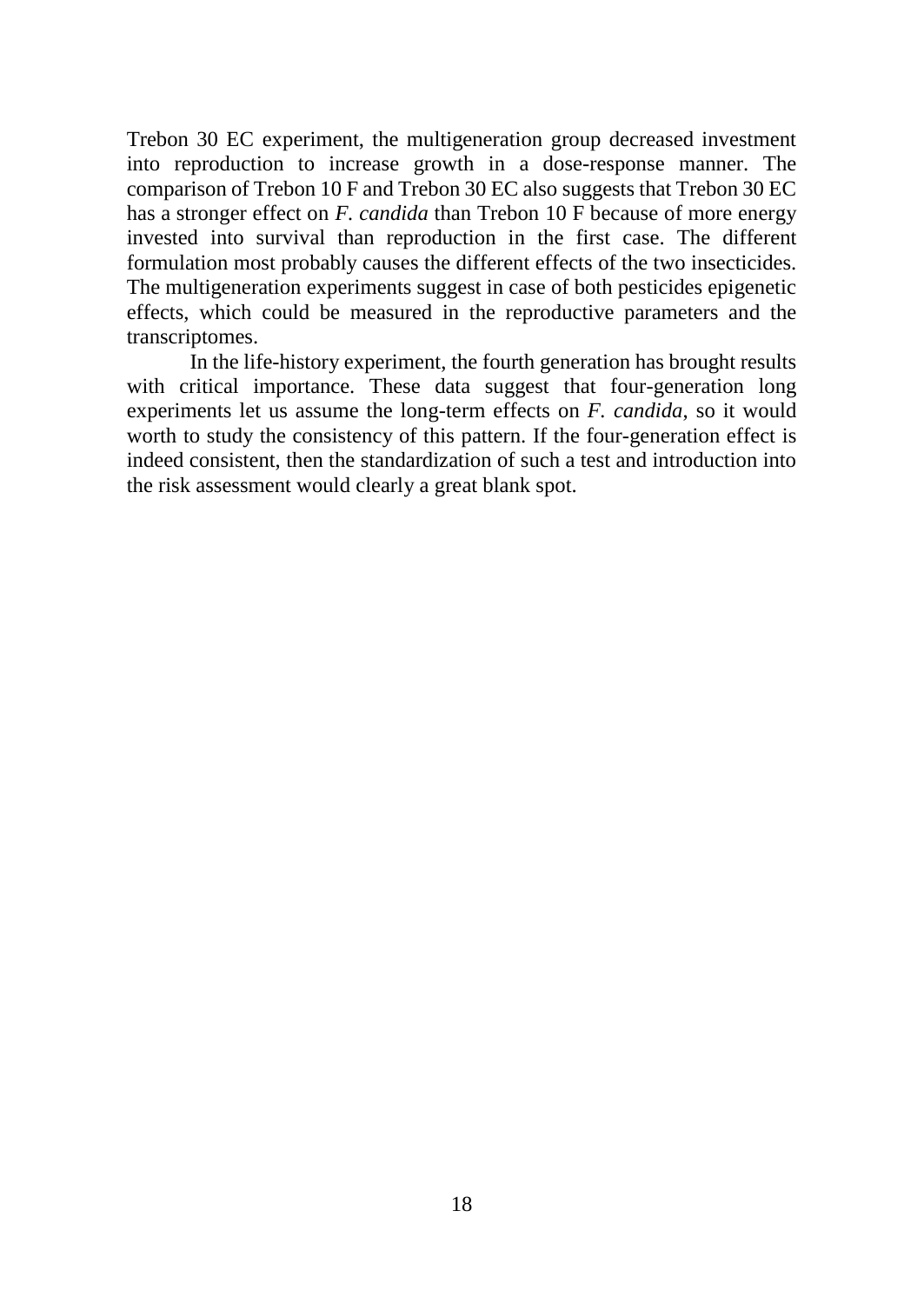# **5. New scientific results**

- The Trebon 10 F and Trebon 30 EC do not cause permanent damage in *Folsomia candida* populations when the recommendations of the manufacturer are respected. However, Trebon 30 C causes a decrease in the reproduction in the parent generation, but the population is able to recover in the long-term.
- The effect of Trebon 10 F is disappearing until the F2 generation; there is no further effect on food-choice.
- The Trebon 30 EC is more toxic to *F. candida* than Trebon 10 F. Because Trebon 30 EC causes the individuals to invest rather into the growth than to the reproduction. The transcription experiment proved that the stress and detoxificating genes are intensively upregulated.
- Based on the dose-dependent induction of the reproduction and growth parameters in the transgenerational group it is presumable that both Trebon 10 F and Trebon 30 EC have epigenetic effects on *F. candida*.
- Trebon 30 EC activates heatshock protein and cythochrome-oxidase 6N4v2 genes dose-dependently even after two generations raised in clean soil. This could be the result of the selection of the epigenotypes or a stable epigenetic modification.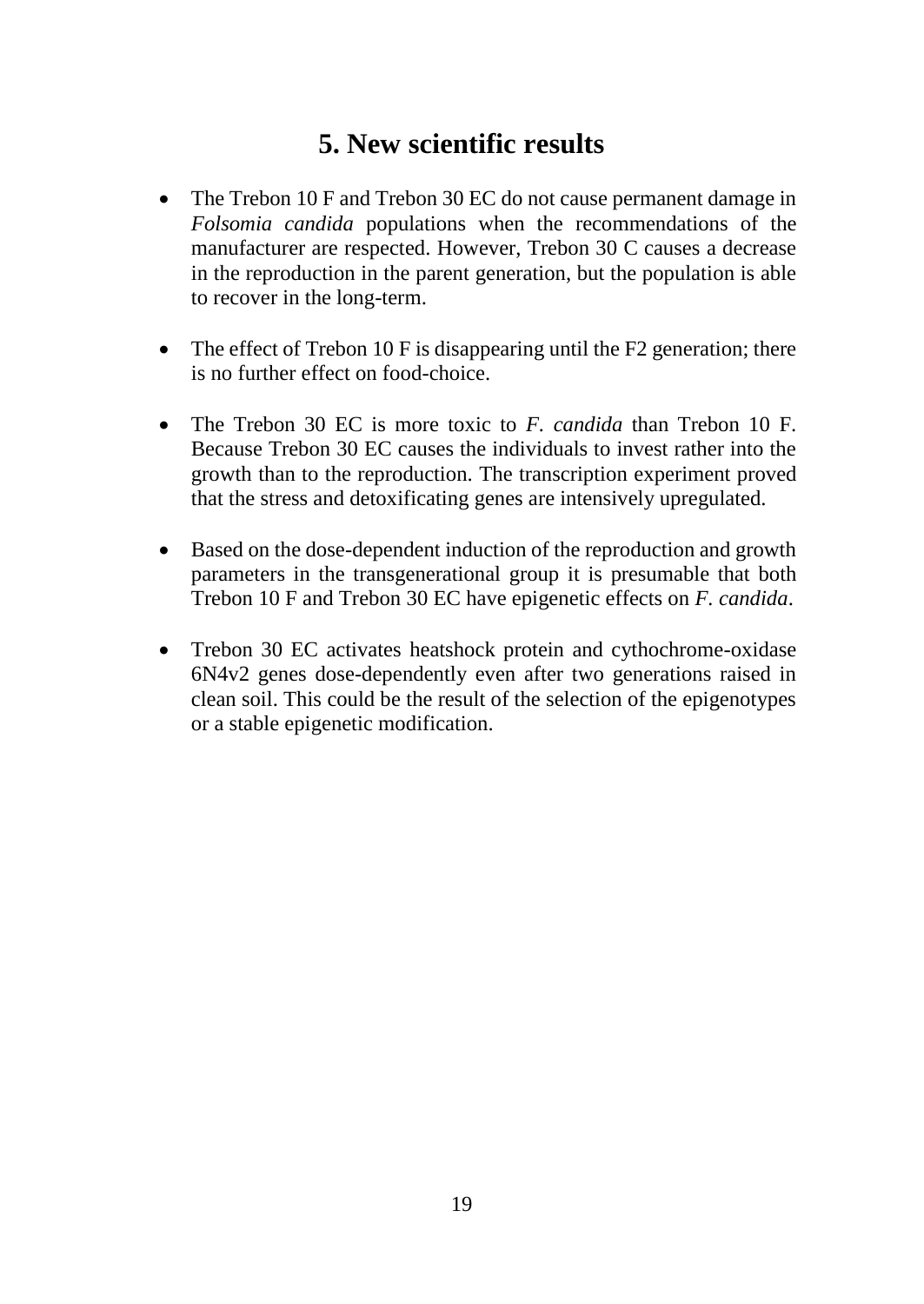# **6. Scientific publications**

## **Publications about the dissertation:**

- **Szabó B.** (2014) A Trebon 10 F generációkon átívelő hatásai a *Folsomia candida* (Collembola) faj táplálékválasztására; A biológia jövője, a jövő biológusai: Avagy szemelvények a magyarországi felsőoktatási intézményekben végzett tudományos munka eredményeiből.; Szeged: JATE Press, pp. 81-89.(ISBN[:978-963-315-212-6\)](http://www.isbnsearch.org/isbn/9789633152126)
- Bánszegi O., Kosztolányi A., Bakonyi G., **Szabó B.,** Dombos M. (2014) New Method for Automatic Body Length Measurement of the Collembolan, Folsomia candida Willem 1902 (Insecta: Collembola). PLoS ONE 9(6): e98230. doi: 10.1371/journal.pone.0098230
- Bakonyi G., **Szabó B**. (2016) Epigenetika, az ökotoxikológia új kihívása. Magyar Tudomány, 117 (8), 997-1004.
- Bakonyi G., **Szabó B.,** Seres A. (2017) A hormézis, mint ökotoxikológiai jelenség, különös tekintettel a növényvédelemre. BioKontroll, 8:2, in press
- **Szabó B**., Bakonyi G. (2017) The influence of different substrates on the reproduction traits of *Folsomia candida* (Collembola) in an insecticide test. Columella, 4(2): 33-40.
- **Szabó B.,** Bakonyi G. (2017) Multigenerational and transgenerational sideeffects of an insecticide on eggs of *Folsomia candida* (Collembola). Polish Journal of Ecology, 65, 110–121, doi: 10.3161/15052249PJE2017.65.1.010
- **Szabó B.,** Seres A., Bakonyi G. (2018) *Folsomia candida* (Collembola) locomotor activity pattern is changed by a neurotoxicant pesticide. Acta Zoologica Academiae Scientiarum Hungaricae, 64(4), 355-368.
- **Szabó B.,** Lang Zs; Bakonyi G; Märien J; Roelofs D; van Gestel C.A.M, Seres A. (2019) Transgenerational and multigenerational stress gene responses to the insecticide etofenprox in *Folsomia candida* (Collembola). Ecotoxicology and Environmental Safety, (under review).

#### **Independent publication:**

**Szabó B.,** Seres A, Bakonyi G. (2017) Long-term consumption and food replacement of near-isogenic by Bt-maize alter life-history traits of *Folsomia candida* Willem 1902 (Collembola). Applied Ecology and Environmental Research, 15(4):1275-1286.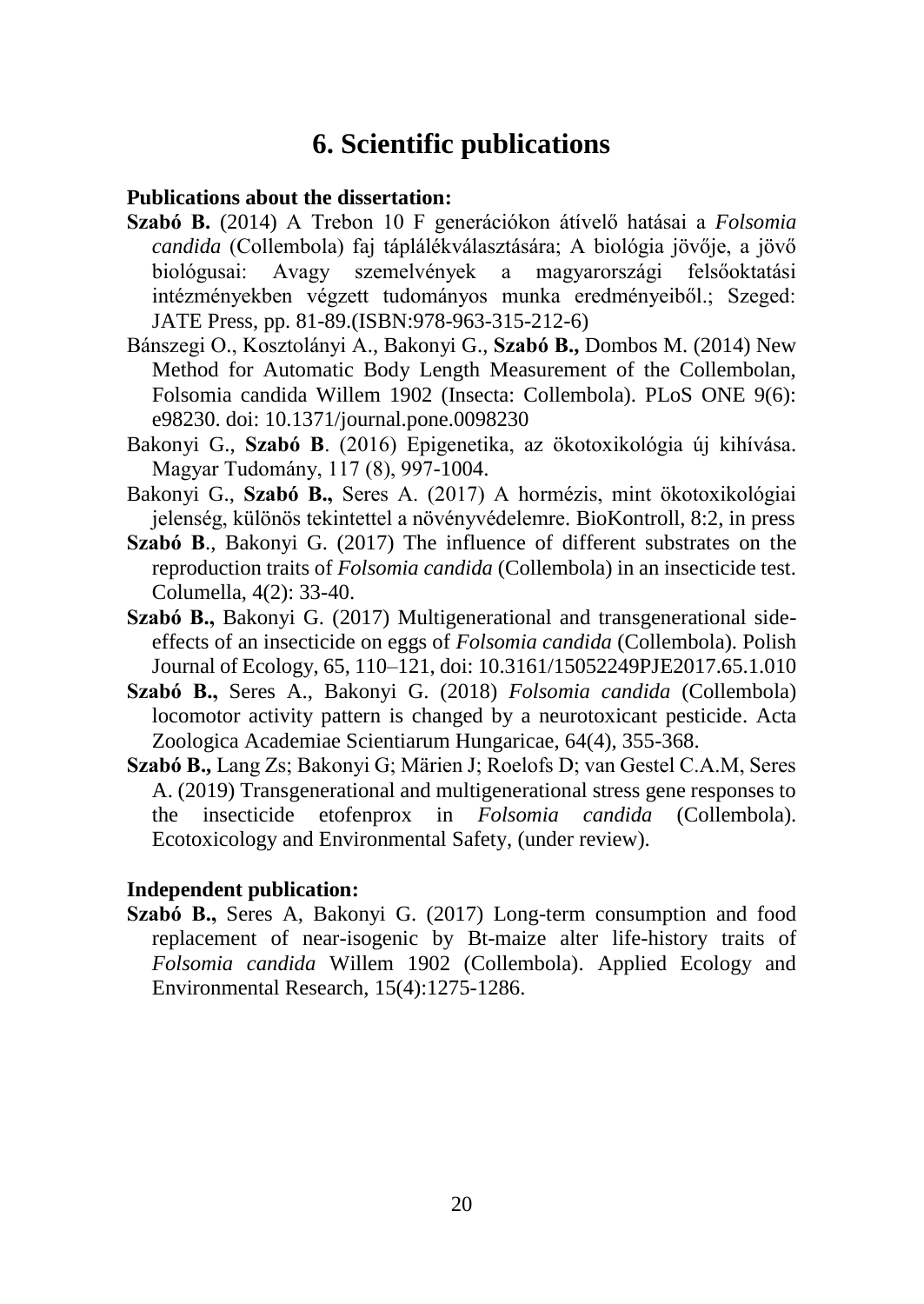#### **Conference posters:**

- **Szabó B.,** Bakonyi G. (2013): A Trebon 10 F generációkon átívelő hatása a *Folsomia candida* (Collembola) faj populáció struktúrájára. TOX2013 konferencia, Velence, 2013. október 16-18.
- Bakonyi G., Weisz M., **Szabó B**., Seres A., Halasy K. (2014): Ha egy ugróvillás sokáig Bt kukoricát eszik-hisztológiai és populációbiológiai következmények, Tox'2014. konferencia, Visegrád, 2014.október 08-10. *72. p.*
- **Szabó B.,** Bakonyi G. Transzgenerációs és multigenerációs hatások jelentősége az ökotoxikológiában. Tox'2015. konferencia, Harkány, 2015.október 14-16. *54. P*
- **Szabó B.,** Seres A. és Bakonyi G. (2017) A Bt-kukoricára való áttérés befolyásolja a *Folsomia candida* (Collembola) életmenet tulajdonságai, III. Országgyűlési Nyílt Napok a GMO-król, Budapest, 2017.05.18.
- **Szabó B.,** Kocsis R., Mézes M. (2018) DON és T-2 mikotoxinok hatása a *Folsomia candida* (Collembola) faj túlélésére, utódprodukciójára és táplálékválasztására, VIII. Ökotoxikológiai Konferencia Budapest, Magyarország, 2018.11.23 Budapest: Magyar Ökotoxikológiai Társaság (ISBN 978-963-89452-9-7)

#### **Conference presentations**

- **Szabó B.,** Seres A., Weisz M., Bakonyi G. (2014): MON810 genetikailag módosított kukoricafajta hosszú távú fogyasztásának hatása a *Folsomia candida* (Collembola) fajra. Magyar Biológiai Társaság Állattani Szakosztály, 2014. május 7.
- **Szabó B**; Bakonyi G: (2014) A Trebon 10 F inszekticid multigenerációs hatásai *a Folsomia candida* (Collembola) fajra IV. Ökotoxikológiai Konferencia Budapest, Magyarország, 2014.11.21 Budapest: Magyar Ökotoxikológiai Társaság, 2014. pp. 31-32. (ISBN:978-963-89452-4-2)
- **Szabó B.,** Bakonyi G. (2015): Egy növényvédőszer multi- és transzgenerációs hatása a *Folsomia candida* (Collembola) fajra, X. Magyar Ökológus Kongresszus, 2015. augusztus 12-14.
- Bakonyi G., **Szabó B.** (2015) Epigenetikai kihívások az ökotoxikológiában. 2015.11.20 Budapest: Magyar Ökotoxikológiai Társaság, 2015.6 pp: 6. (ISBN: 978-963-89452-5-9 )
- **Szabó B**., Seres A.., Bakonyi G. Egy inszekticid multi- és transzgenerációs hatása a *Folsomia candida* (Collembola) modell szervezetre. Tox'2016. konferencia, Hajdúszoboszló, 2016.október 12-14.
- **Szabó B**., Seres A., Bakonyi G., (2016) A MON 810 kukorica hosszú távú fogyasztásának hatása a *Folsomia candida* (Collembola) fajra, In: Darvas B., Bakonyi G., Győri J., Major J., Székács A. (szerk.), VI. Ökotoxikológia